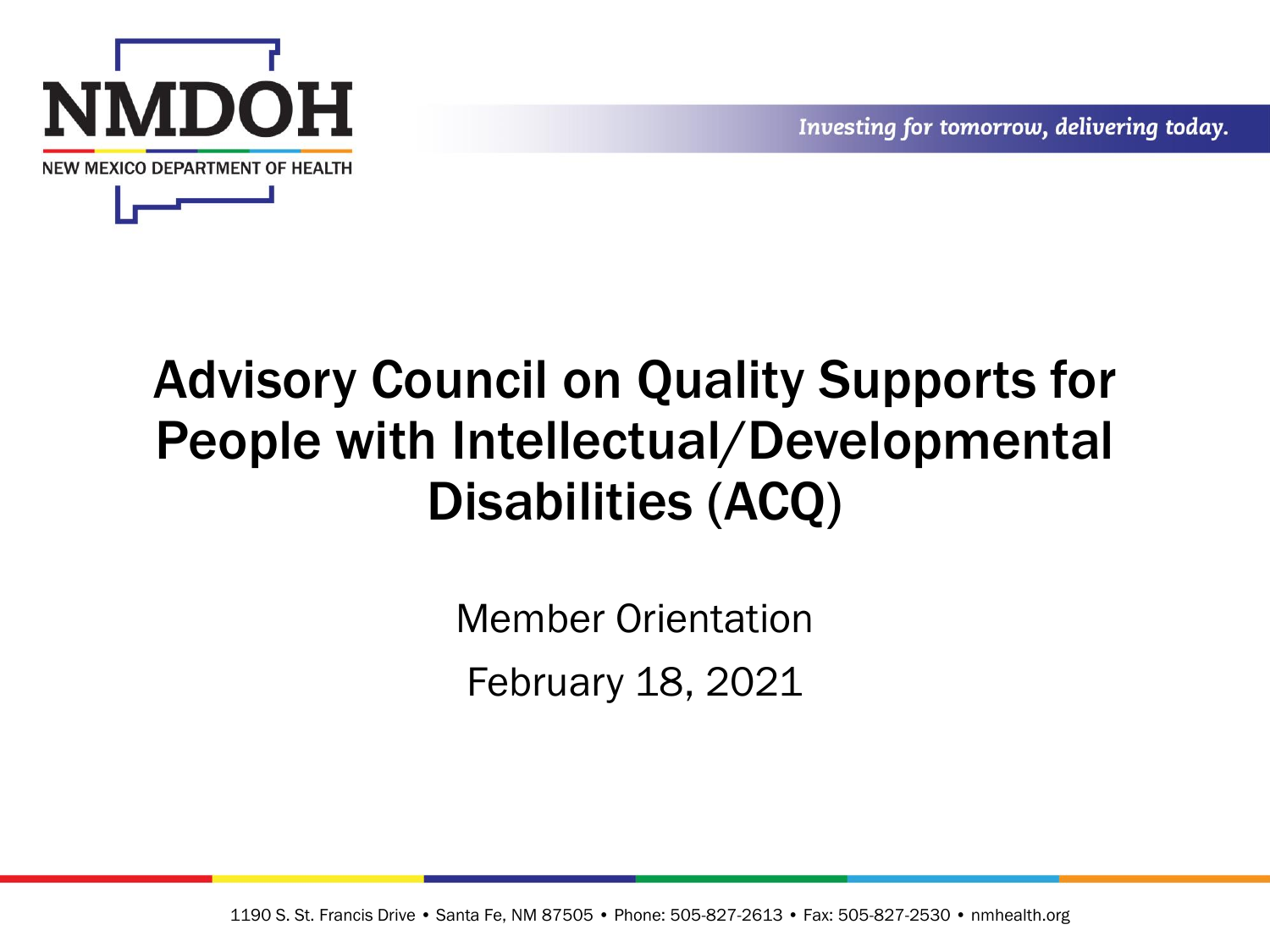#### • Statutory Authority

- The Advisory Council on Quality is authorized in accordance with the New Mexico Developmental Disabilities Act of 2017 (Section 28-16A-13 NMSA 2017). "…the department may... establish advisory councils and task forces as necessary to guide the development and review of support and services to persons with developmental disabilities."
- Centers for Medicaid and Medicare Services (CMS) Waiver Applications (included for all DD waivers)
	- "DOH/DDSD work with providers and families to obtain stakeholder input and to assist the State with the on-going evaluation of the DD Waiver. The Advisory Council on Quality Supports (ACQ) is statutorily required to advise the DOH on policy related to the programs administered by DOH. The ACQ meets quarterly and is comprised of DD Waiver stakeholders, including individuals and their families. The ACQ participants give feedback and recommendations to DOH/DDSD."



Investing for tomorrow, delivering today.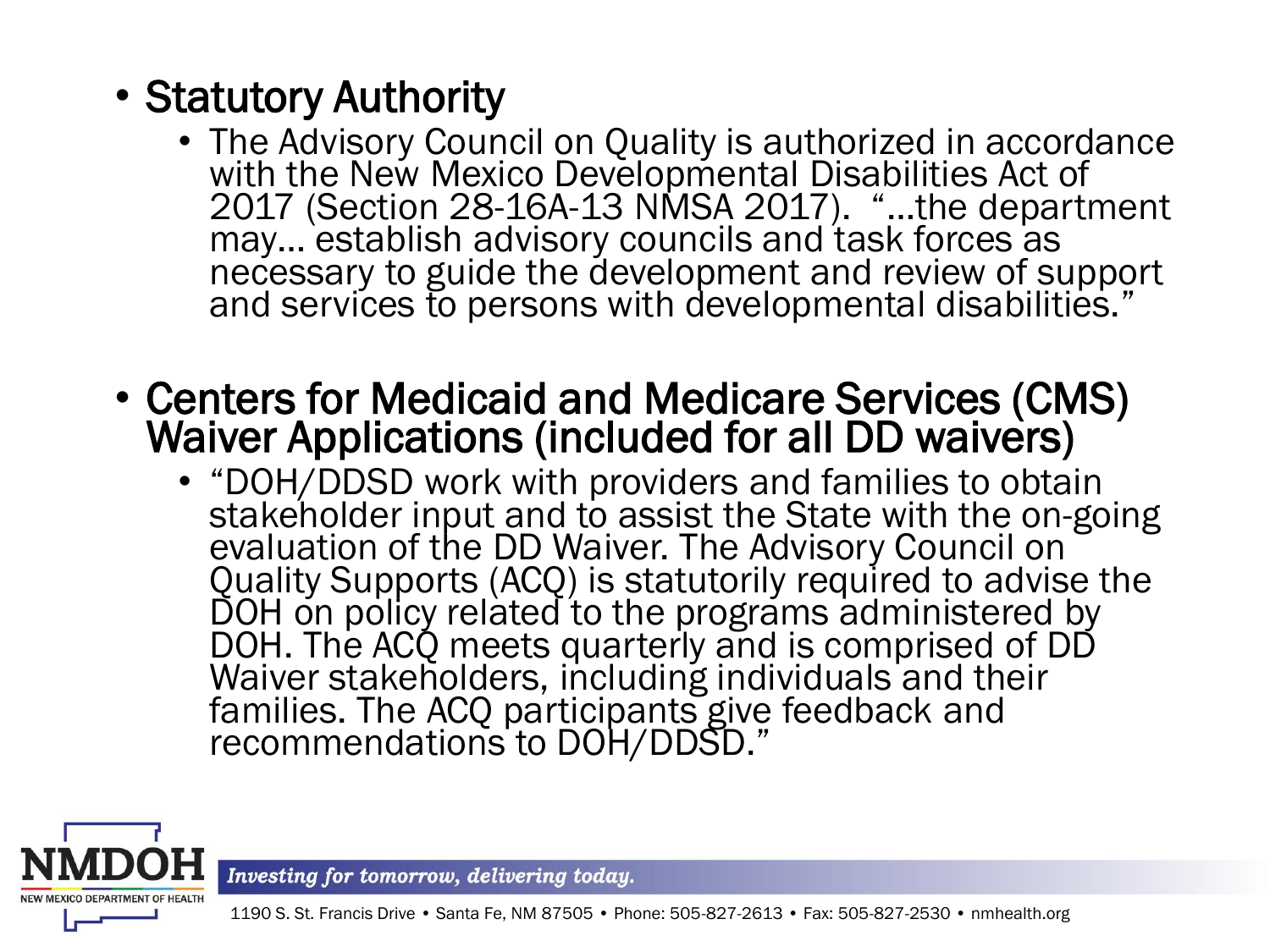#### Bylaws

Last approved December 12, 2019 by a vote by majority of members representing a quorum of the full ACQ membership





Investing for tomorrow, delivering today.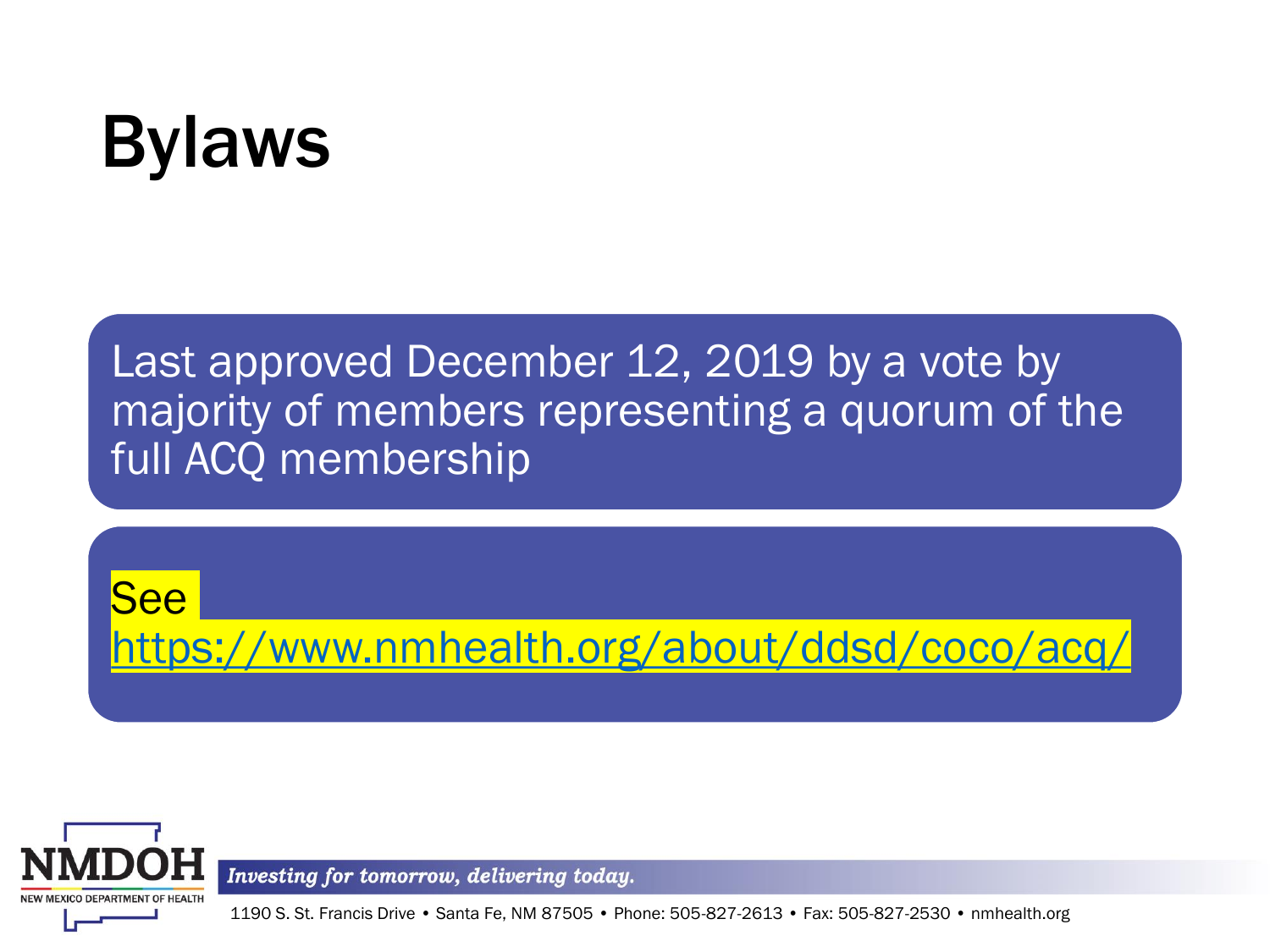#### Mission and Vision

Mission: The Advisory Council advises the New Mexico Department of Health on the systems guiding the provision of services and supports that assist people with Intellectual/Developmental Disabilities (I/DD) of all ages to be fully included in New Mexico communities

Vision: People with I/DD of all ages receive the supports and services needed to live inclusively and as independently as possible within their community



Investing for tomorrow, delivering today.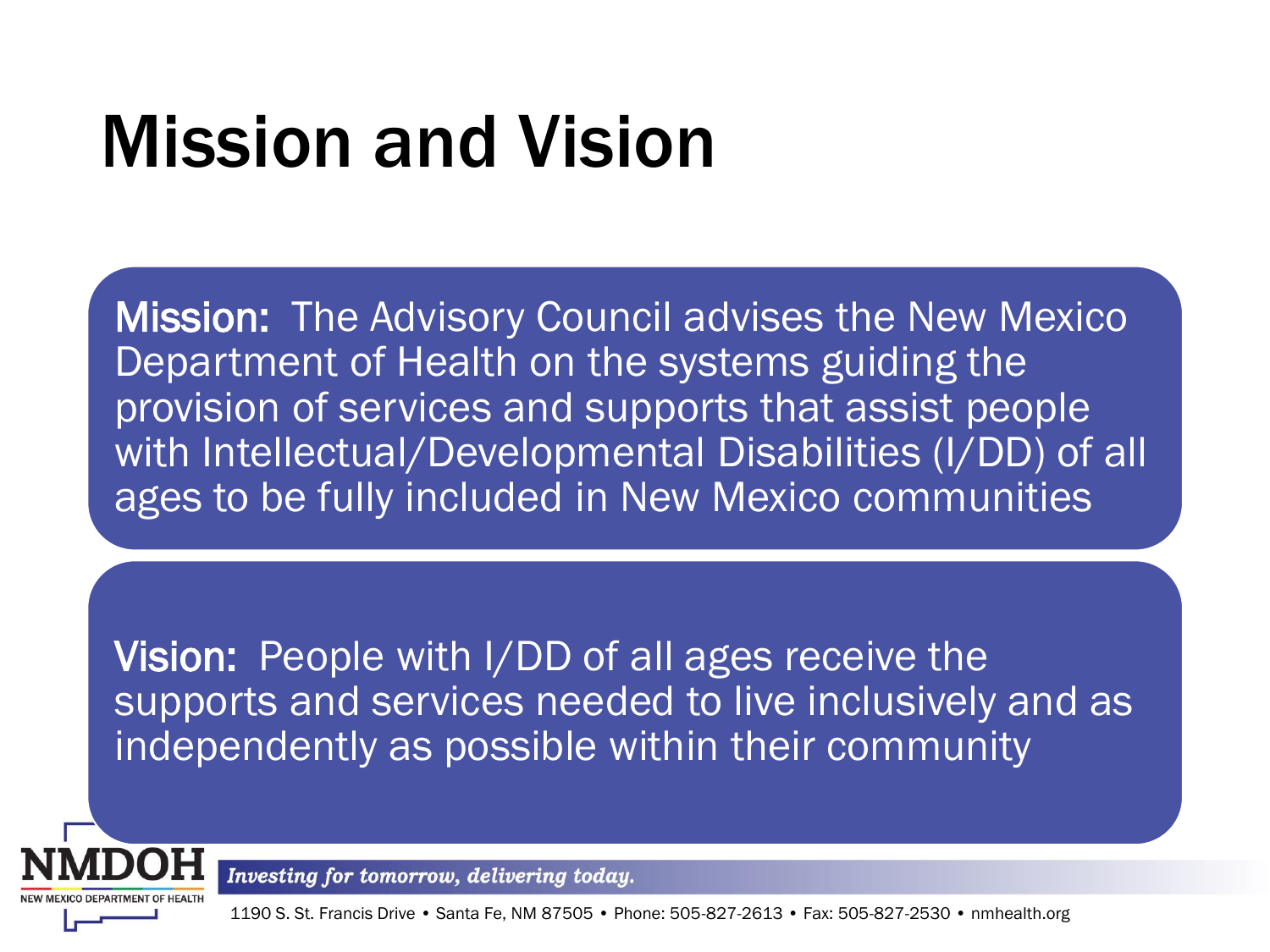#### Values

- Families and Support Networks: In order to maximize their rights in receiving and accessing services and being fully included in their communities, individuals with I/DD count on families and natural support networks.
- Community Inclusion: People with I/DD of all ages are fully included in community life, are able to secure and maintain naturally occurring support, and are able to rely upon services and supports that enhance life choices in relationships, school, work, where to live and how to participate in community;
- Everyone is Valued: People with I/DD have gifts and strengths and are valued members of New Mexico communities;
- Self-Determination: People with I/DD have the freedom to make life choices, are able to self-direct supports and services, have access to the information necessary to make informed decisions regarding available supports and services, and are accountable and responsible for their choices and decisions;
- Respect: The diversity, culture, differences, history and privacy of people with I/DD are respected;
- Quality of Life: Quality of life is individually determined by persons with I/DD;
- Quality of Services: Good quality services and supports are readily available, adequate and appropriate, ethical, person-centered and holistic;
- Dignity of Risk: People with I/DD, together with their support network and families can determine how they want to balance safety with the opportunities they wish to pursue. Regulation and monitoring should be utilized to ensure the safety of people with I/DD, not be intrusive and should not deter people and their support networks from deciding how they will balance safety and opportunity; and
- Support Networks: Those providing supports and services respect the choices and the self-direction of people with I/DD. Providers of supports and services are respected for the good work they do.

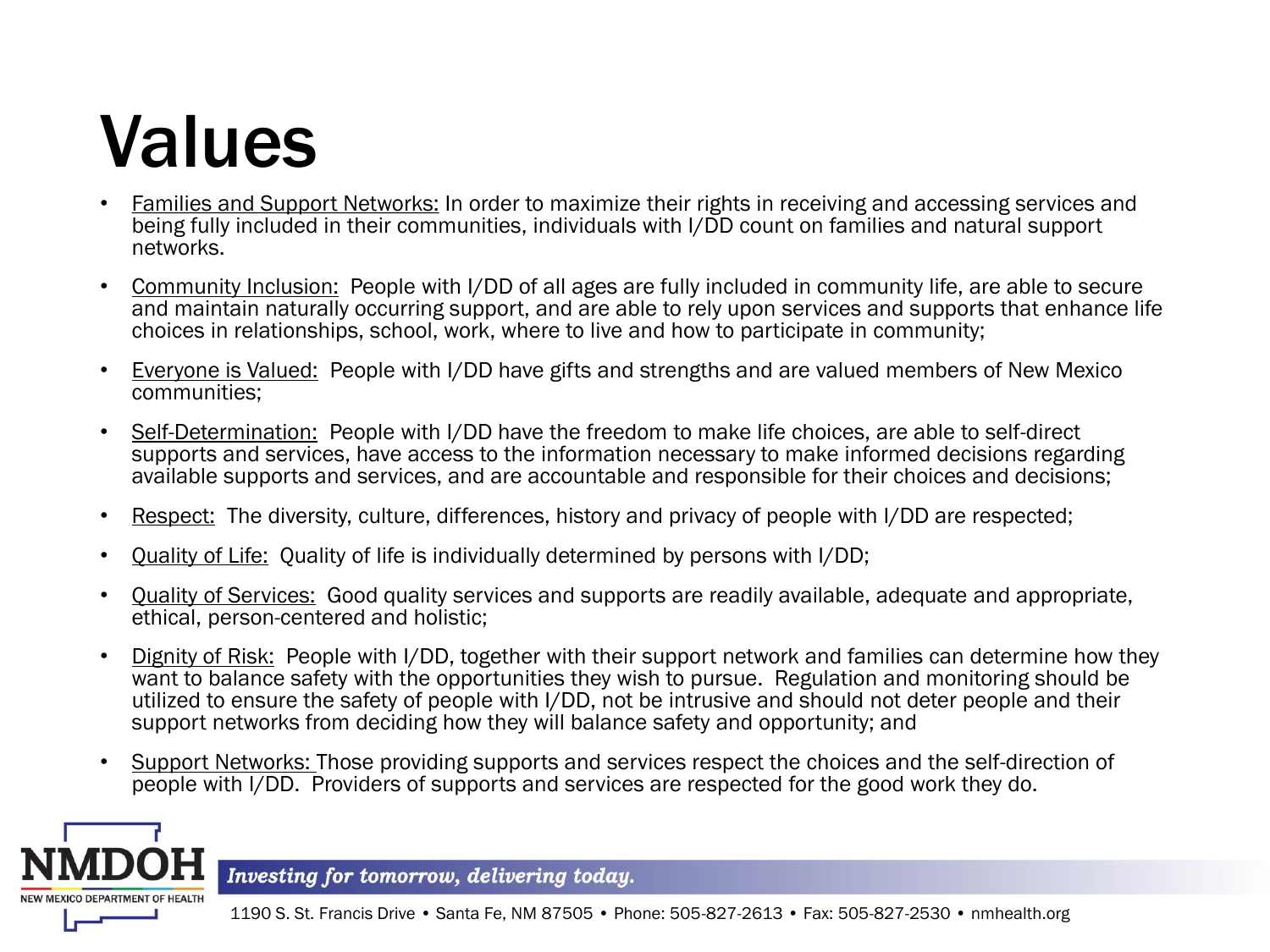



# Membership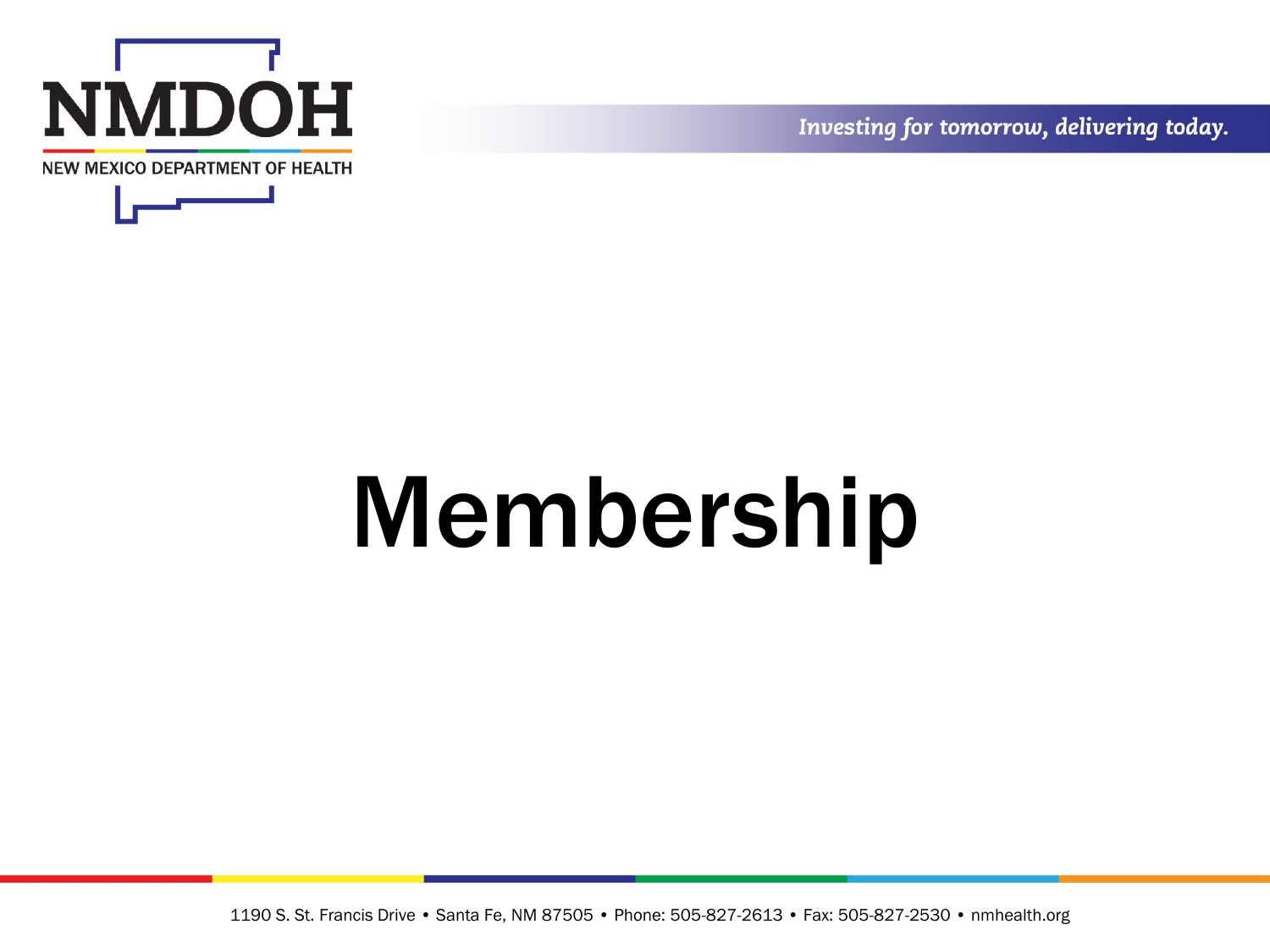# Voting Members

- Nine (9) People with I/DD and members of their families ;
- Three (3) Direct care staff;
- Seven (7) Providers of Services including case managers, consultants, therapists and other providers, to Individuals with Intellectual and Developmental Disabilities (every attempt will be made to assure representation from each region and to assure diverse types of providers);
- Three (3) Self Advocacy Organizations and networks;
- Three (3) Advocacy Organizations and networks;
- One (1) designee of the Family Infant Toddler Interagency Coordinating Council as appointed by the membership of the committee; and
- One (1) designee of the Mi Via Advisory Committee as appointed by the membership of the committee; and
- One (1) designee of the Family Advisory Board as appointed by the membership of the committee.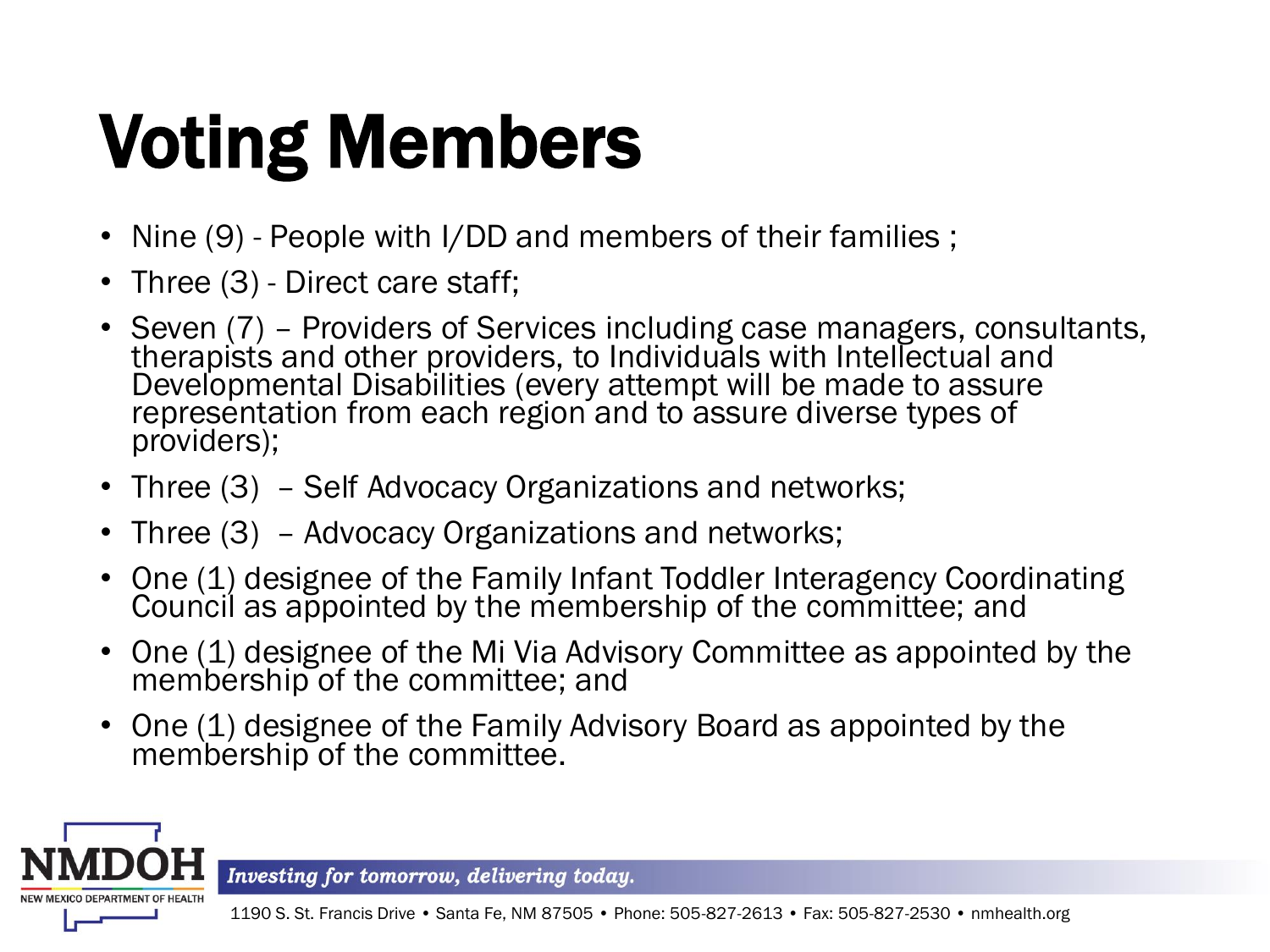#### State Agency Non-Voting Partners

- Human Services Department Medical Assistance Division
- Department of Health Division of Health Improvement
- Department of Health Developmental Disabilities Supports Division
- Center for Development and Disability
- Governor's Commission on Disability
- Developmental Disabilities Planning Council
- Attorney General's Office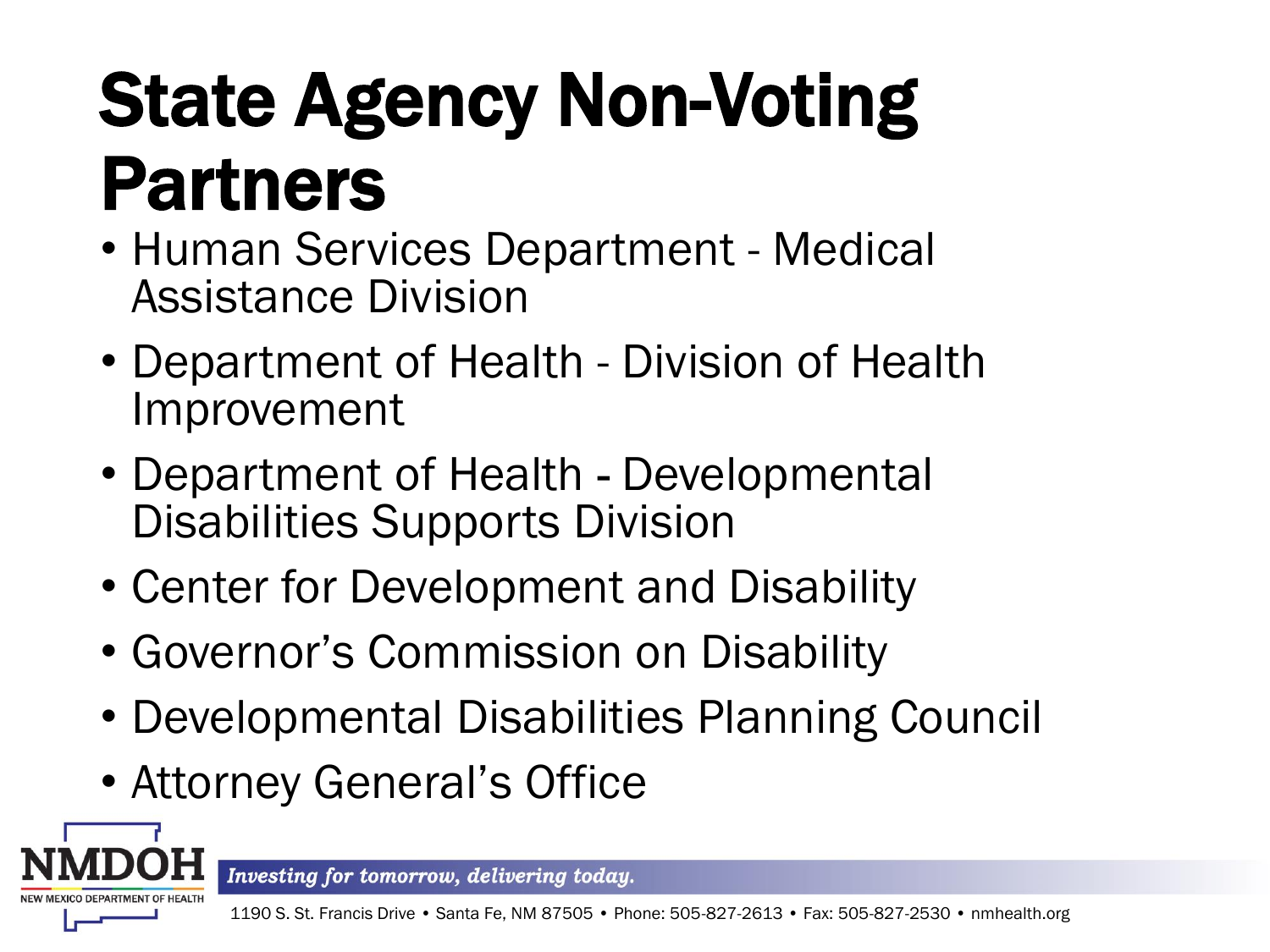## Officers – Co-Chairs

- Elected for a two (2) year term and can serve a maximum of two (2) consecutive terms
- At least one co-chair shall be an individual with intellectual/developmental disability or a parent or family member
- Daniel Ekman and Lisa Blue (appointed Jan 2020)



Investing for tomorrow, delivering today.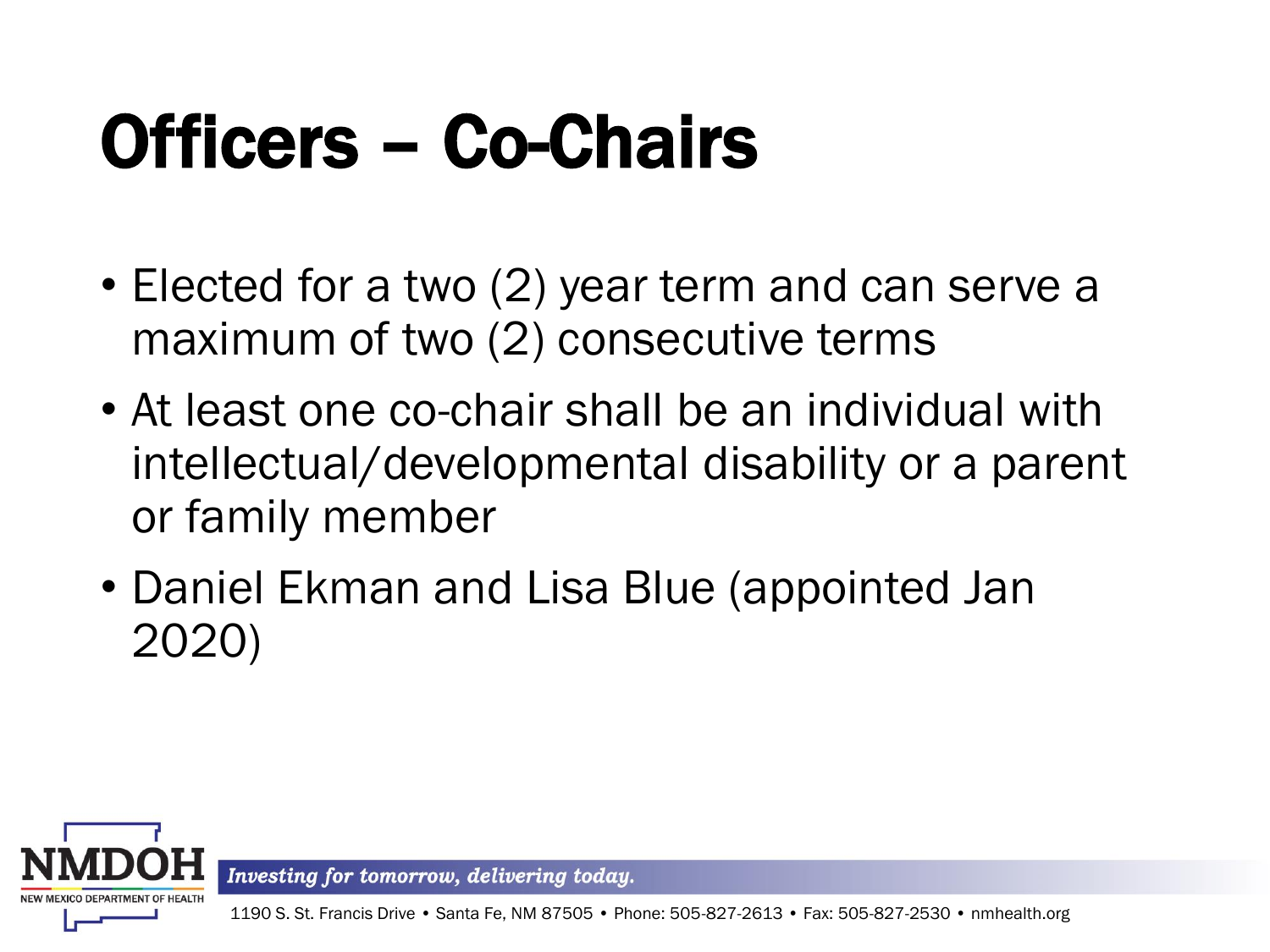



# Committees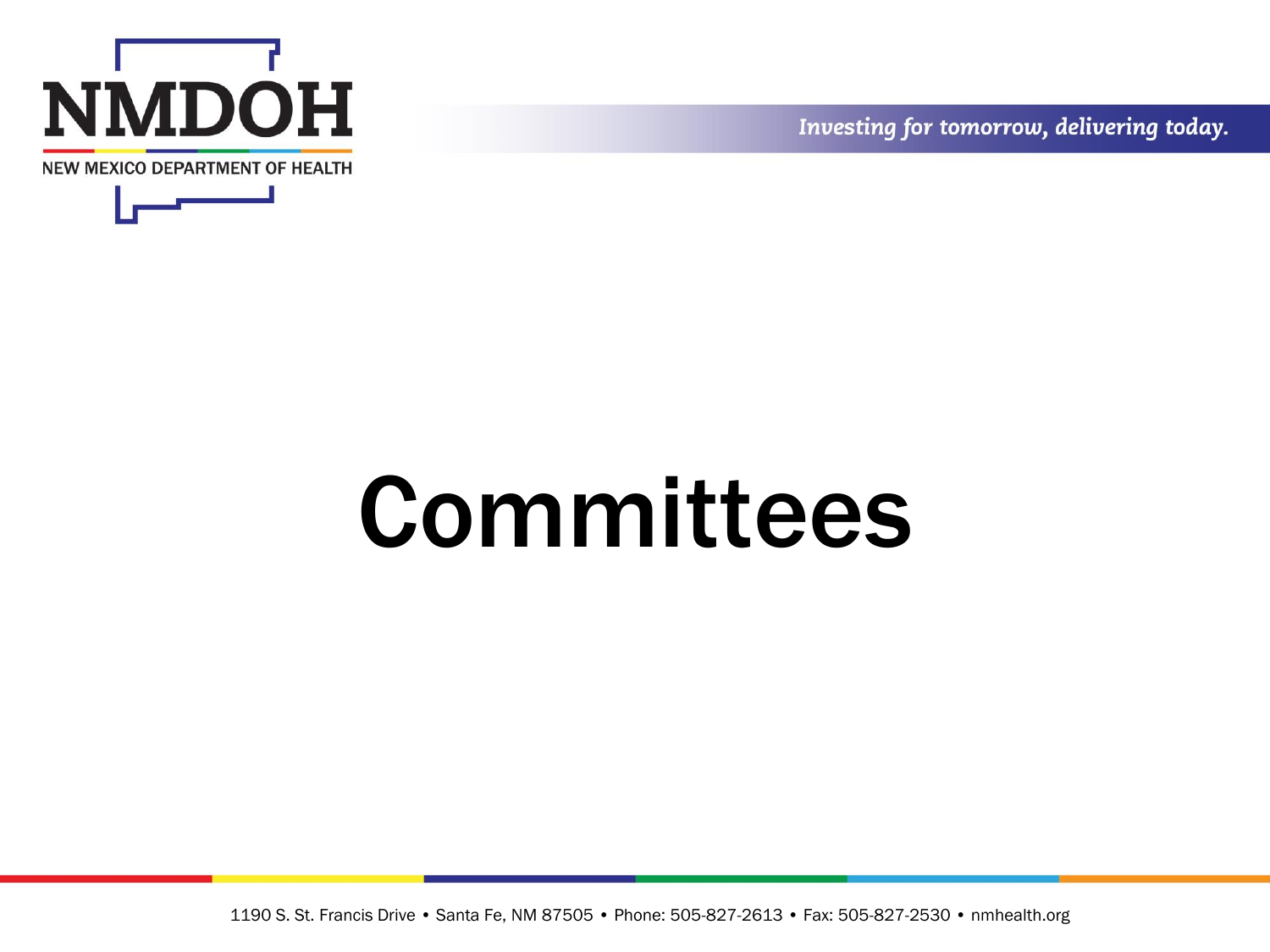#### Executive Committee

- Develop the agenda for ACQ meetings
- Composed of the Co-Chairs, the Co-Chairs-elect (if applicable), the Division Director or designee, and two (2) members from the Advisory Council atlarge
- At-large members: Ginny Lynch and Tracy Perry



Investing for tomorrow, delivering today.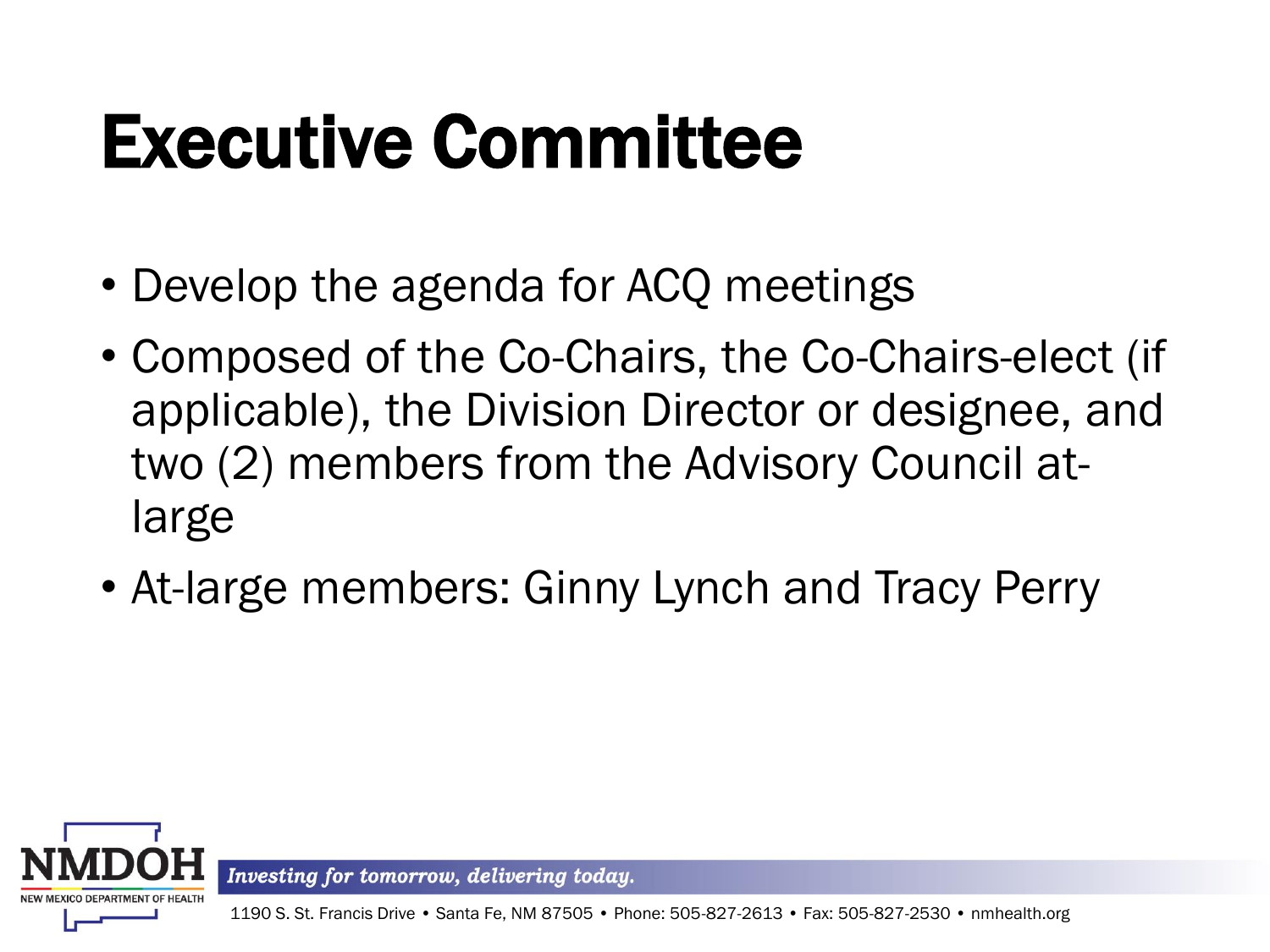# Policy and Quality Committee

- Review and offer recommendations on DDSD policy for the full Advisory Council.
- Review and offer recommendations on procedural/process documents as requested.
- Review and offer recommendations on DDSD quality improvement initiatives.
- May hold special sessions to review documents as requested by DDSD units and bureaus
- Committee Chair: Chris Futey
- Contact- Chris Futey Christopher.Futey@state.nm.us

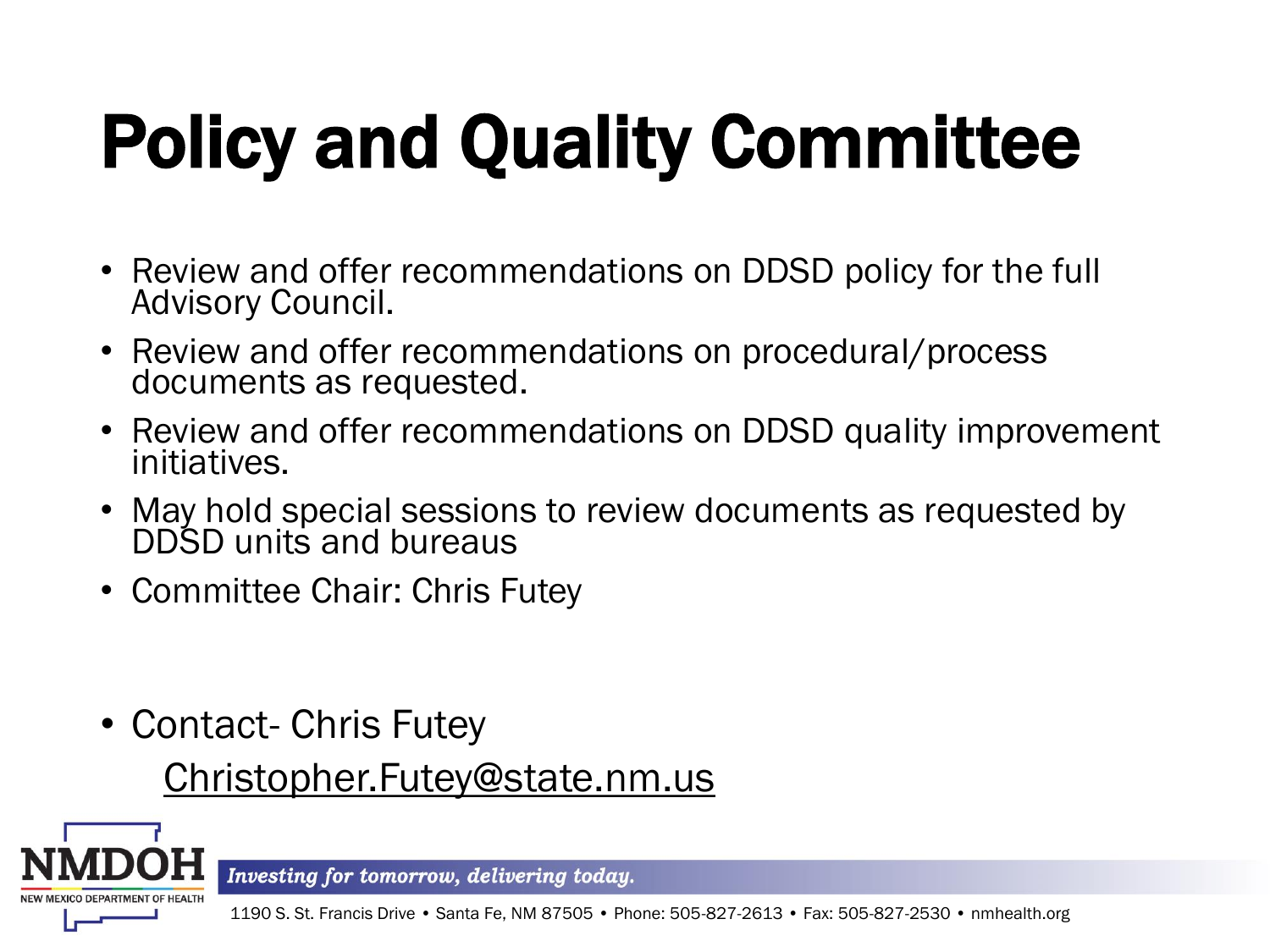#### Employment and Community Inclusion Sub Committee

- Updates and presentations from DDSD Community Inclusion Staff on current trends in Employment, School to Work Transition, and Community Inclusion Activities
- Updates from School to Work Transition Staff on programs and activities that help youth prepare for and transition to their next phase of life, including work and post-secondary education.
- Input from Subcommittee members to improve the quality of Employment and Community Inclusion waiver services
- Contact-Casey Stone-Romero, DDSD Community Inclusion Manager Phone: 505-467-9272
- Email: [Casey.Stone-Romero@state.nm.us](about:blank)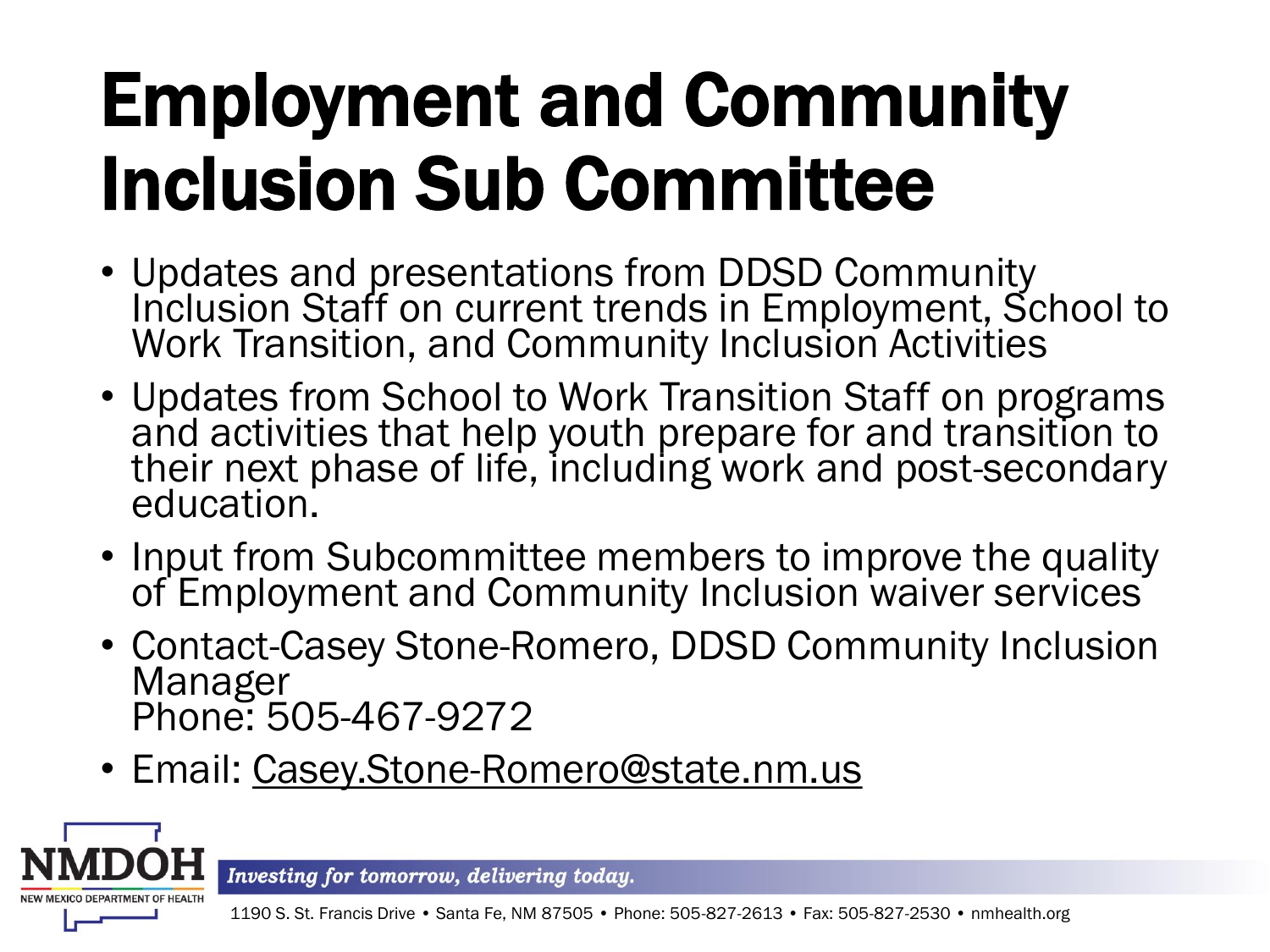## Mi Via Advisory Committee (MVAC)

Supports the [Mi Via Self-Directed Waiver](about:blank) program in the following ways:

•To reinforce the Mi Via philosophy of self-direction.

- •To engage "on the ground floor" in providing input and recommendations during policy considerations.
- •To assist the State Mi Via Waiver Program with the ongoing evaluation and improvement of the Mi Via program. •To help identify ways to simplify the Mi Via processes.

#### Contact- Stevie Bass redcloud@newmex.com



Investing for tomorrow, delivering today.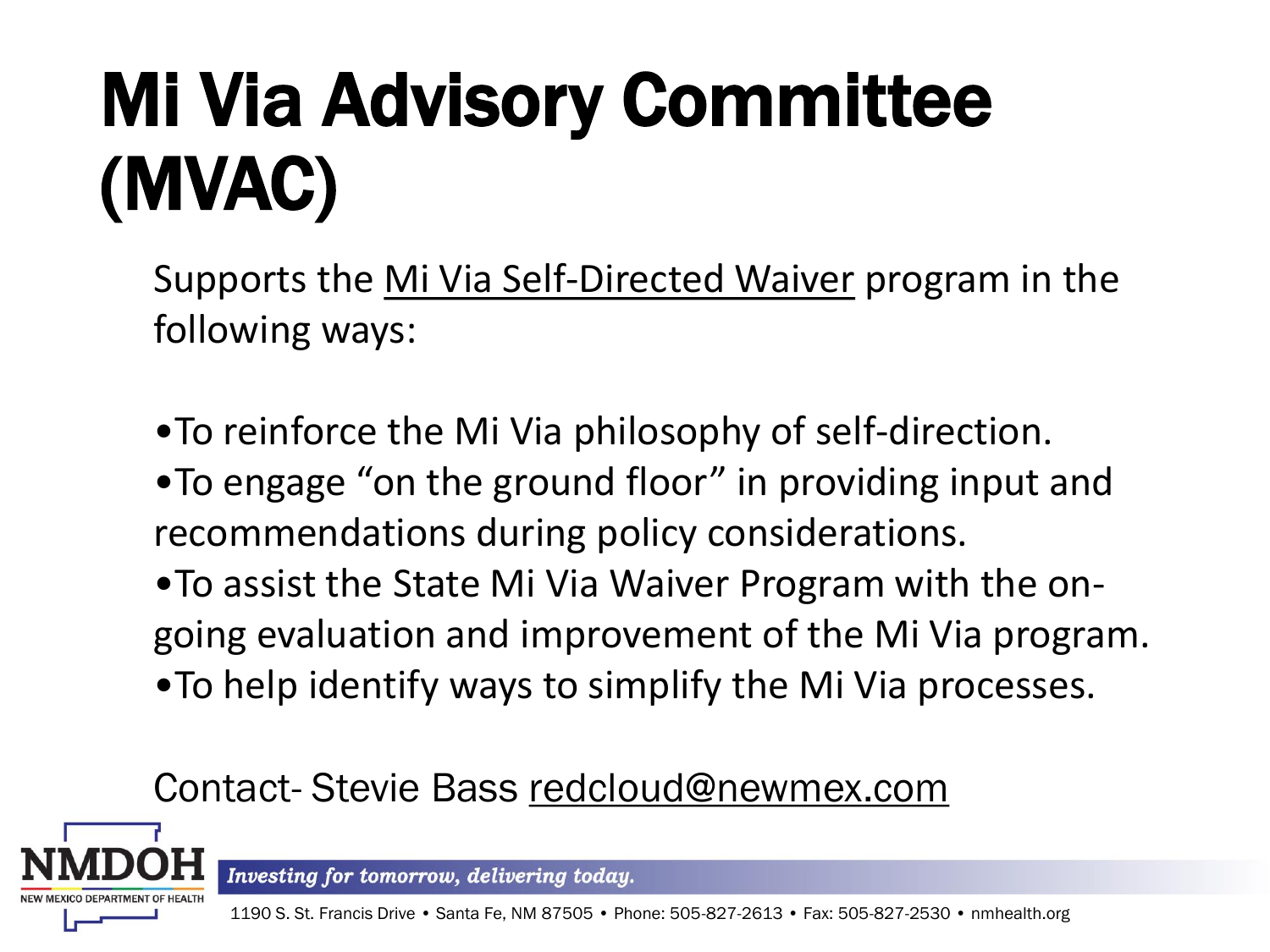## Medically Fragile Family Advisory Board (FAB)

- The MF FAB (Medically Fragile Family Advisory, Board) is a monthly meeting between families, advocates and individuals who are medically fragile and other stakeholders (state representatives, providers, MCO's, etc).
- These meetings focus on waiver related issues, problem solving, and updates.
- Vision: Voices of families leading the way....Advising and working with families and professionals by caring and supporting individuals who are medically fragile.
- Mission: The mission of the FAB is to improve the quality of life for individuals who are medically fragile and their families.
- Contact Jenni Bartz [jenni.bartz@gmail.com](about:blank)
- Contact for Medically Fragile Case Management Program/Center for Development and Disability - Christina Barden; charden@salud.unm.edu.

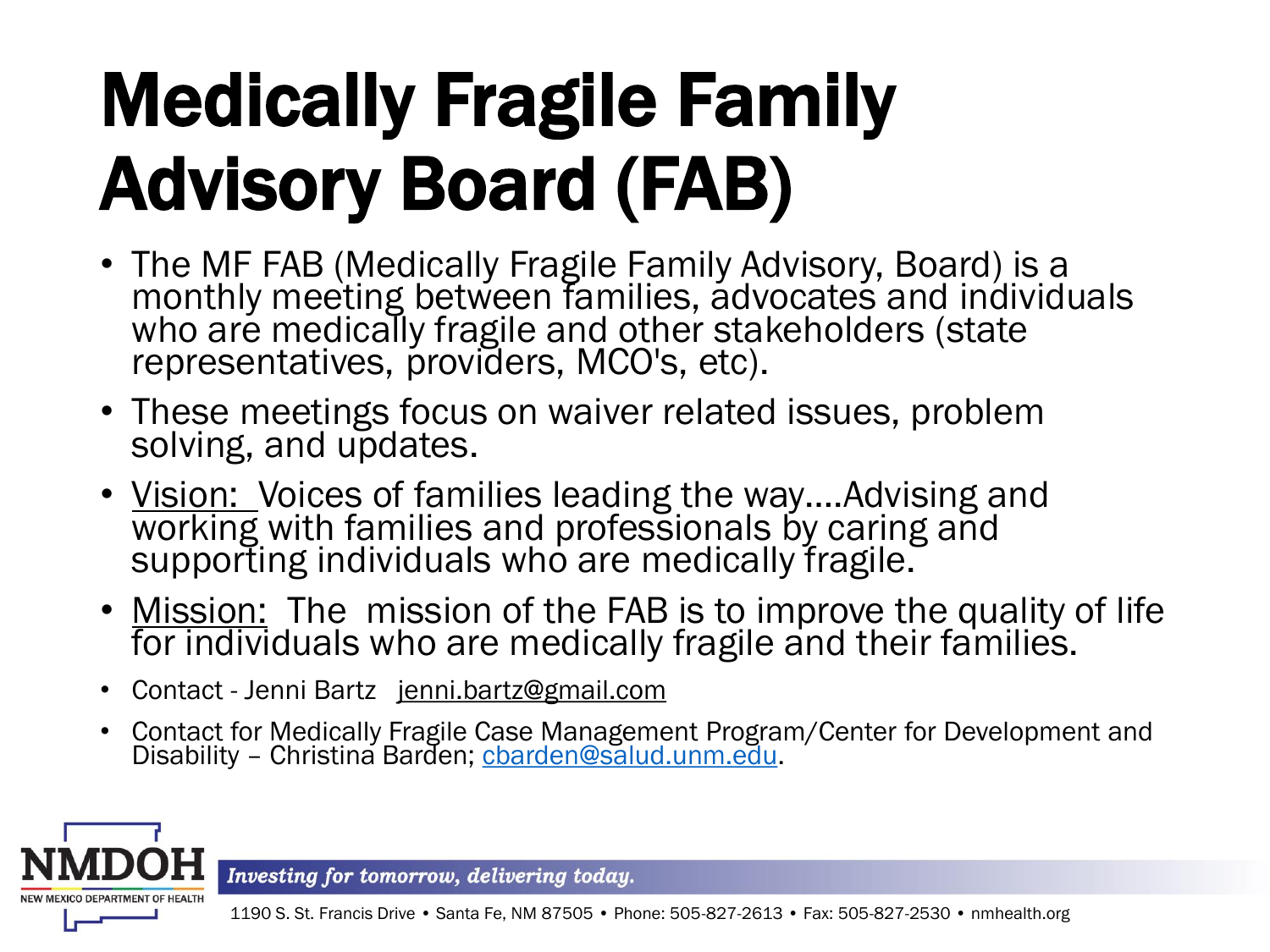#### Bylaws Committee:

Shall review the bylaws as needed, make recommendations for changes, and the Bylaws Committee will meet at least once every other year to review the by-laws

#### Nominating Committee:

Shall manage the recruitment and election of members and officers of the Advisory Council



Investing for tomorrow, delivering today.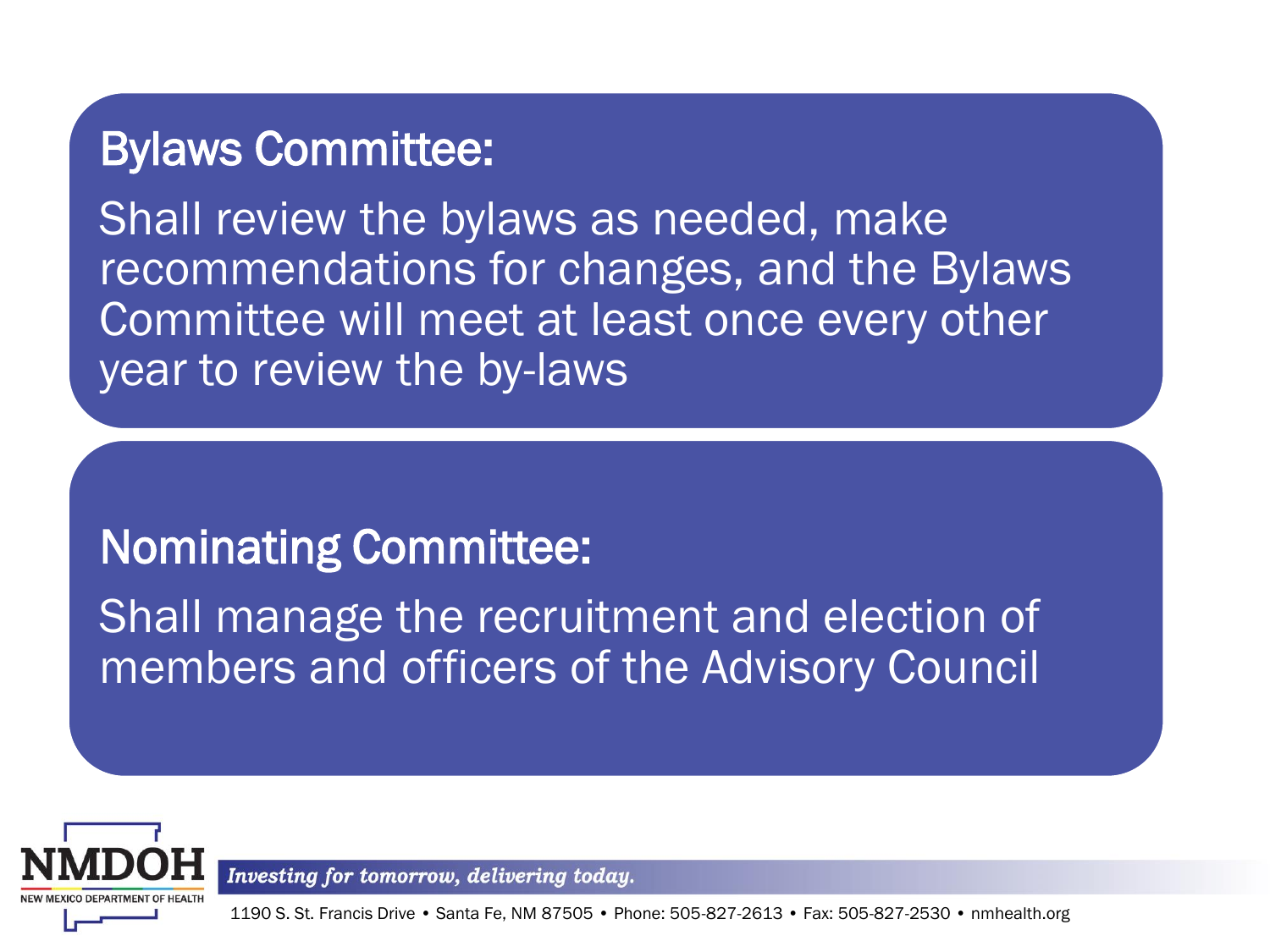

# Sub-Committees and Workgroups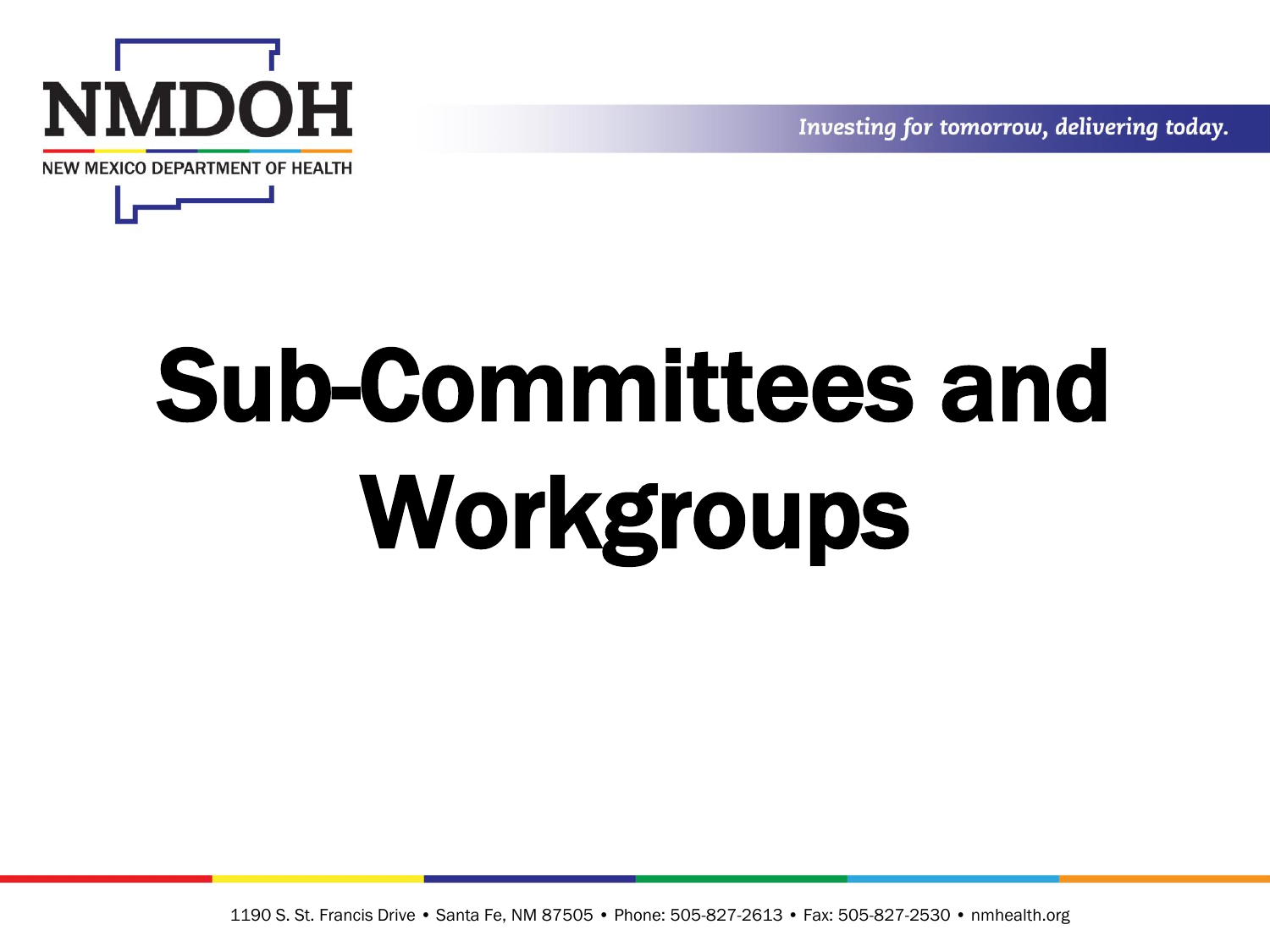#### DD Waiver Sub-Committee/Steering Committee

Supports the traditional [Developmental Disabilities Waiver](about:blank) Program in the following ways:

- •To reinforce the person-centered philosophy.
- •To engage stakeholders "on the ground floor" in providing input and recommendations during policy considerations.
- •To assist the State DD Waiver Program with the on-going evaluation and improvement of the DD Waiver program.

Contacts Marie Velasco [Marie.Velasco@state.nm.us](about:blank) Kresta Opperman kresta.opperman@state.nm.us

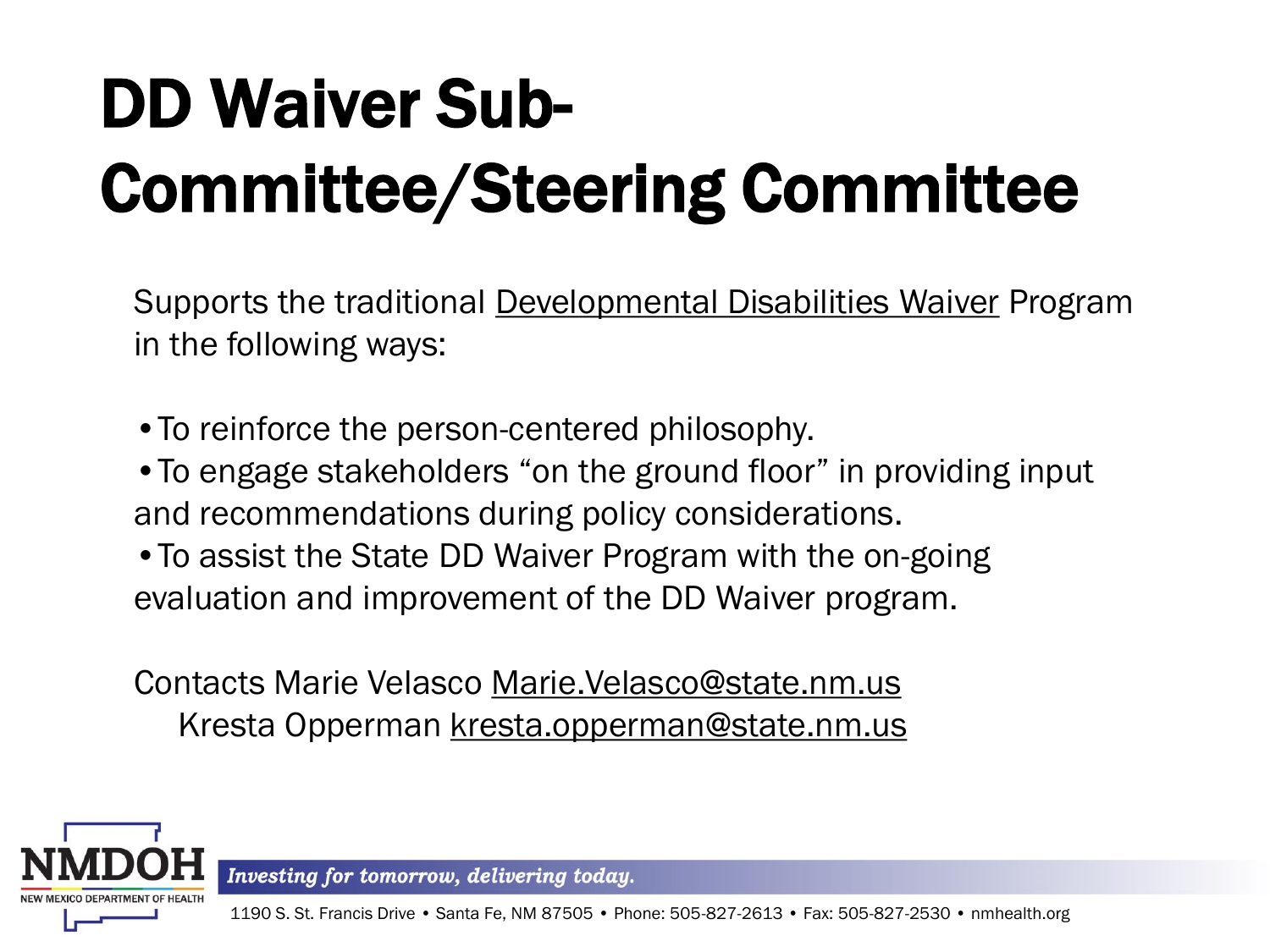#### Supports Waiver Listening **Sessions**

As the Supports Waiver begins operation and individuals start both the waiver eligibility process and begin to receive services, the Supports Waiver DDSD Program Staff will hold listening sessions in 2021 to engage Supports Waiver participants and other interested individuals.

The goal of listening sessions will be to:

- Create a foundational space that values the voice of the Supports Waiver participant
- Understand the experiences of individuals as they prepare for and begin to receive Supports Waiver services
- Assist the Supports Waiver Program to identify areas that may benefit from additional communication and education
- Inform a recommendation to the ACQ regarding the development and formation of a Supports Waiver Advisory Committee

Updates will be provided to the ACQ from the Supports Waiver listening sessions by the Supports Waiver Program Manager culminating in a recommendation for the creation of a Supports Waiver Advisory Committee.

• Contacts- Jennifer Roth [Jennifer.Roth@state.nm.us](about:blank) and Victoria Herrera Victoria.Herrera@state.nm.us

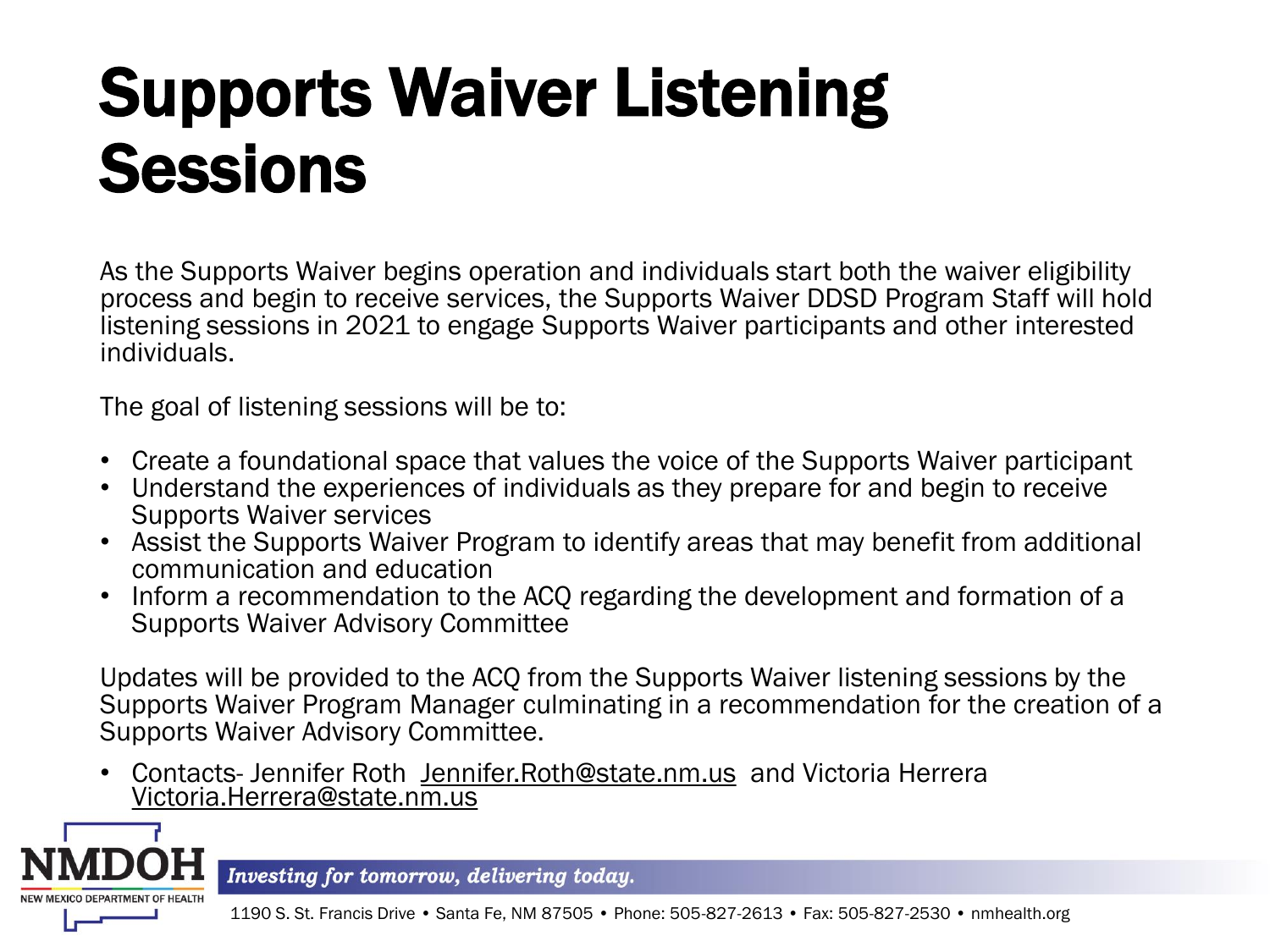# Wait List Sub-Committee

Created by Senate Memorial 20 to:

- Decrease time spent on the Wait List for the DD Waiver;
- Review how individuals on the Wait List are allocated to the program and
- Submit recommendations to the ACQ and DDSD to act upon funding appropriate by the Legislature for the DD Waiver program
- Contact- Cassandra.DeCamp

Cassandra.DeCamp@state.nm.us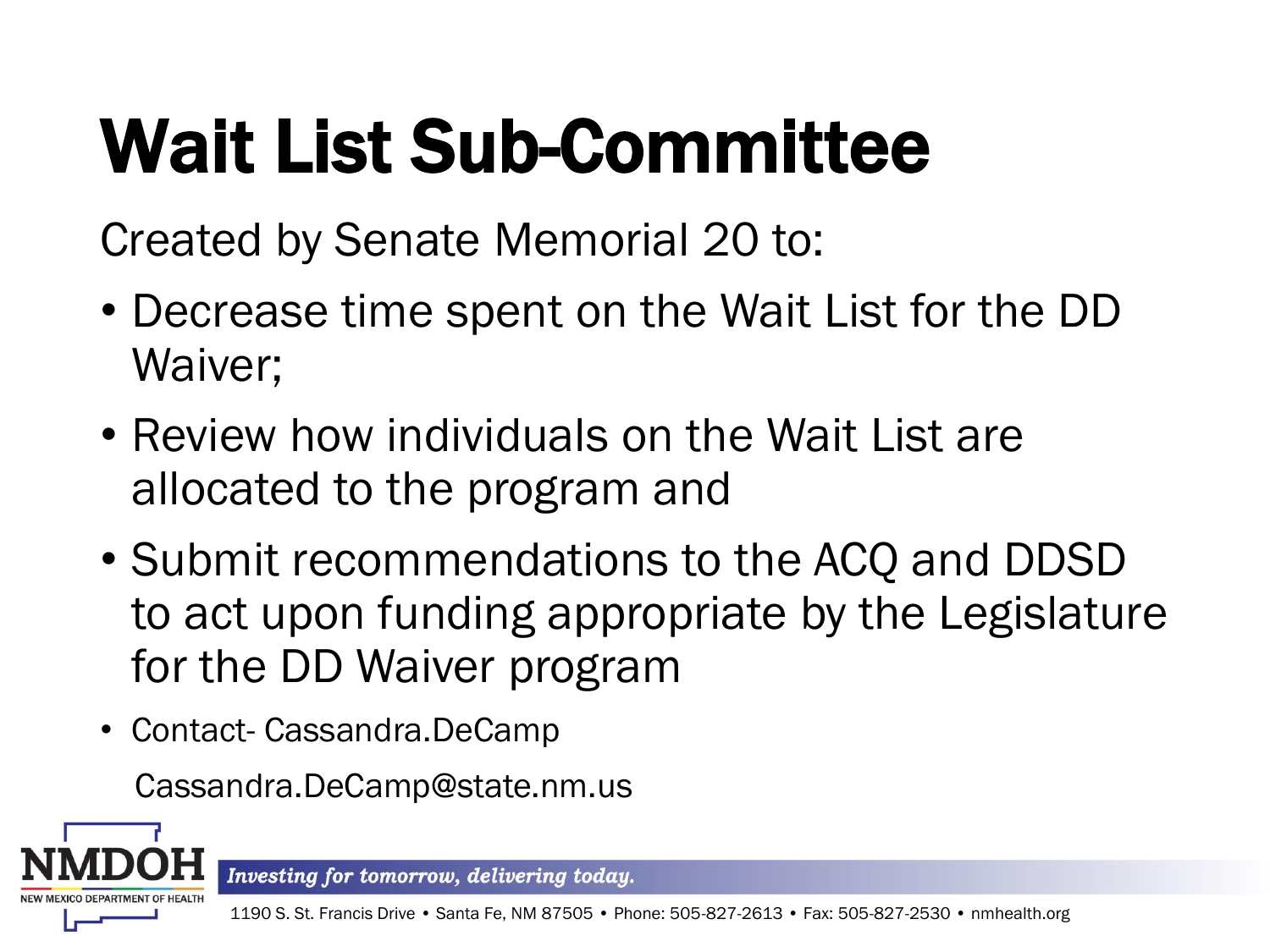#### Living Care Arrangement Sub-Committee

- To provide a venue for LCA providers, individuals, guardians and the community to provide input on upcoming DDSD Service Standards revisions regarding Living Care Arrangement Services.
- Living Care Arrangement services include Supported Living (SL), Family Living (FL), Intensive Medical Living Services (IMLS), and Customized In-Home Supports (CIHS).
- Contact- Marie Velasco

Marie.Velasco@state.nm.us

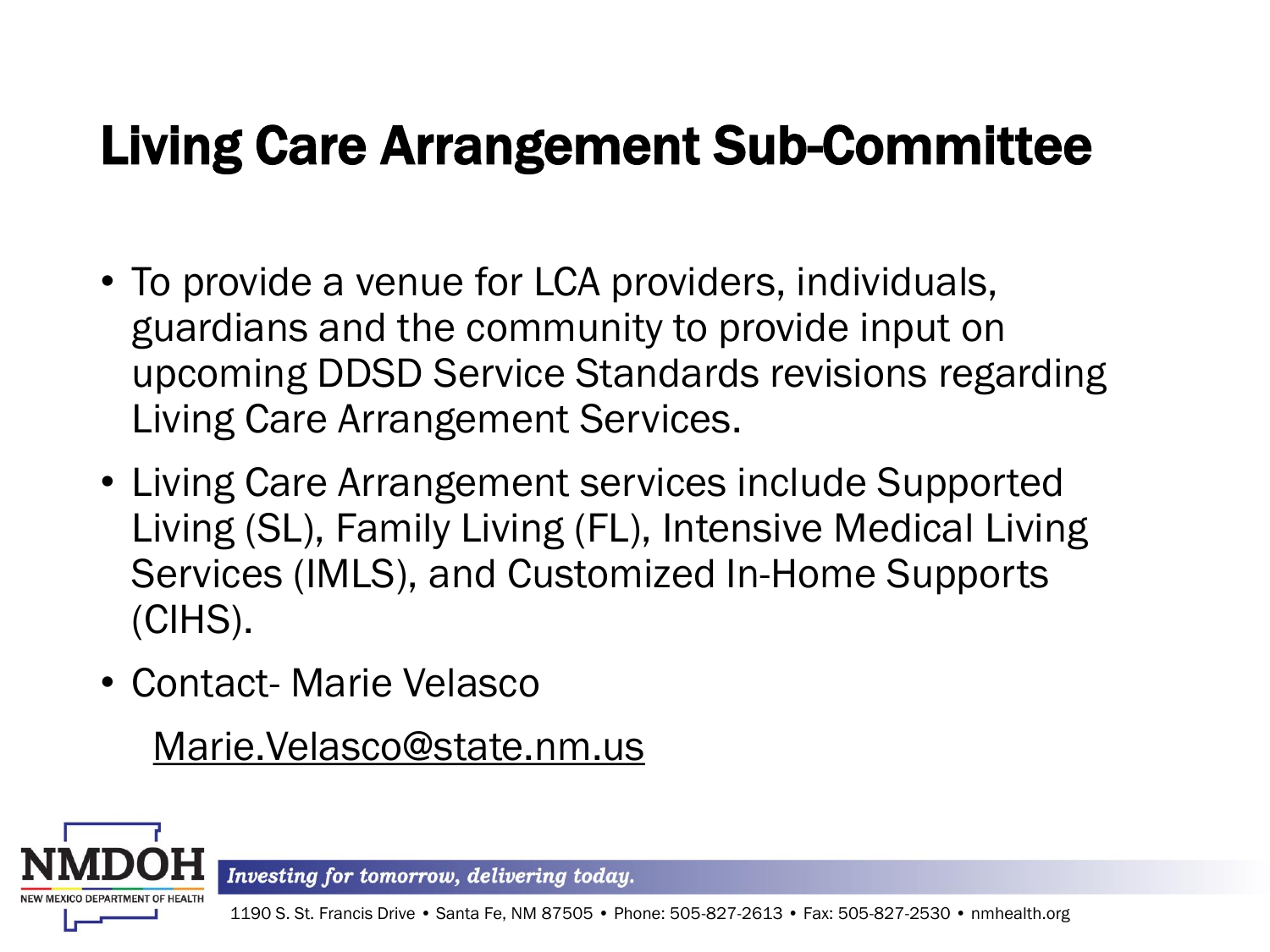## Partner Committees

Family Infant Toddler Interagency Coordinating Council (ICC)

- Mission: To address the needs of families of infants and toddlers with or at risk for developmental delay, the New Mexico Interagency Coordinating Council (ICC) will advise and assist in the implementation of a coordinated and family-centered early childhood service system.
- For more information, meeting schedule and minutes https://www.nmhealth.org/about/ddsd/coco/icc
- Contact- April Spaulding aprils@abrazos.org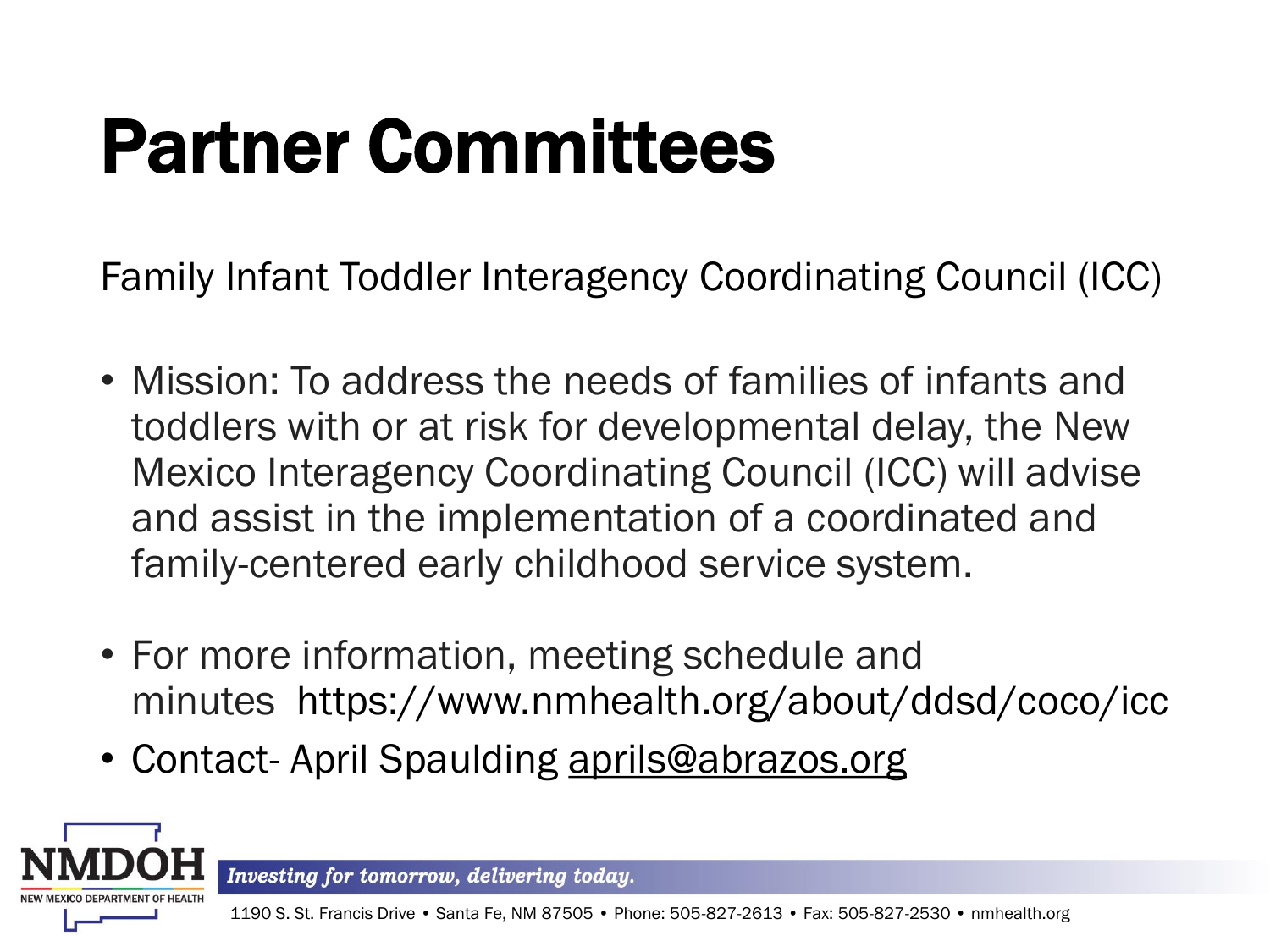#### Meetings

- The Advisory Council on Quality shall meet every other month and at other times as deemed necessary by the Division Director and/or the Advisory Council on Quality co-chairs.
- 2<sup>nd</sup> Thursday of every other month (February, April, June, August, October, & December)
- Currently meets via Zoom from 9 until about 1



Investing for tomorrow, delivering today.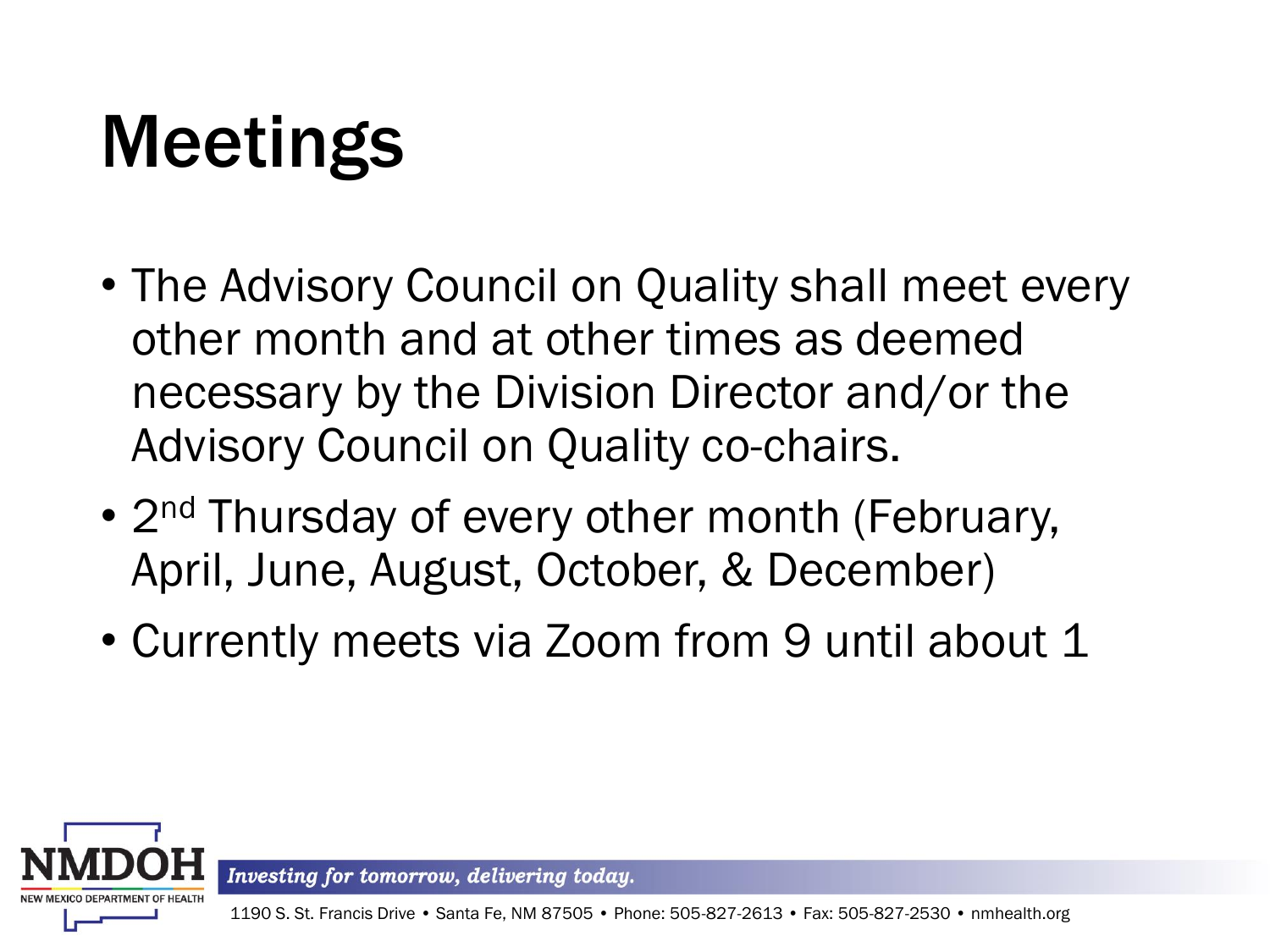#### ACQ Administrative Coordinator

- Wendy Corry of Corry Consulting, LLC
- Contact information: [wendy@corryconsulting.com](about:blank) (505) 238-0047



Investing for tomorrow, delivering today.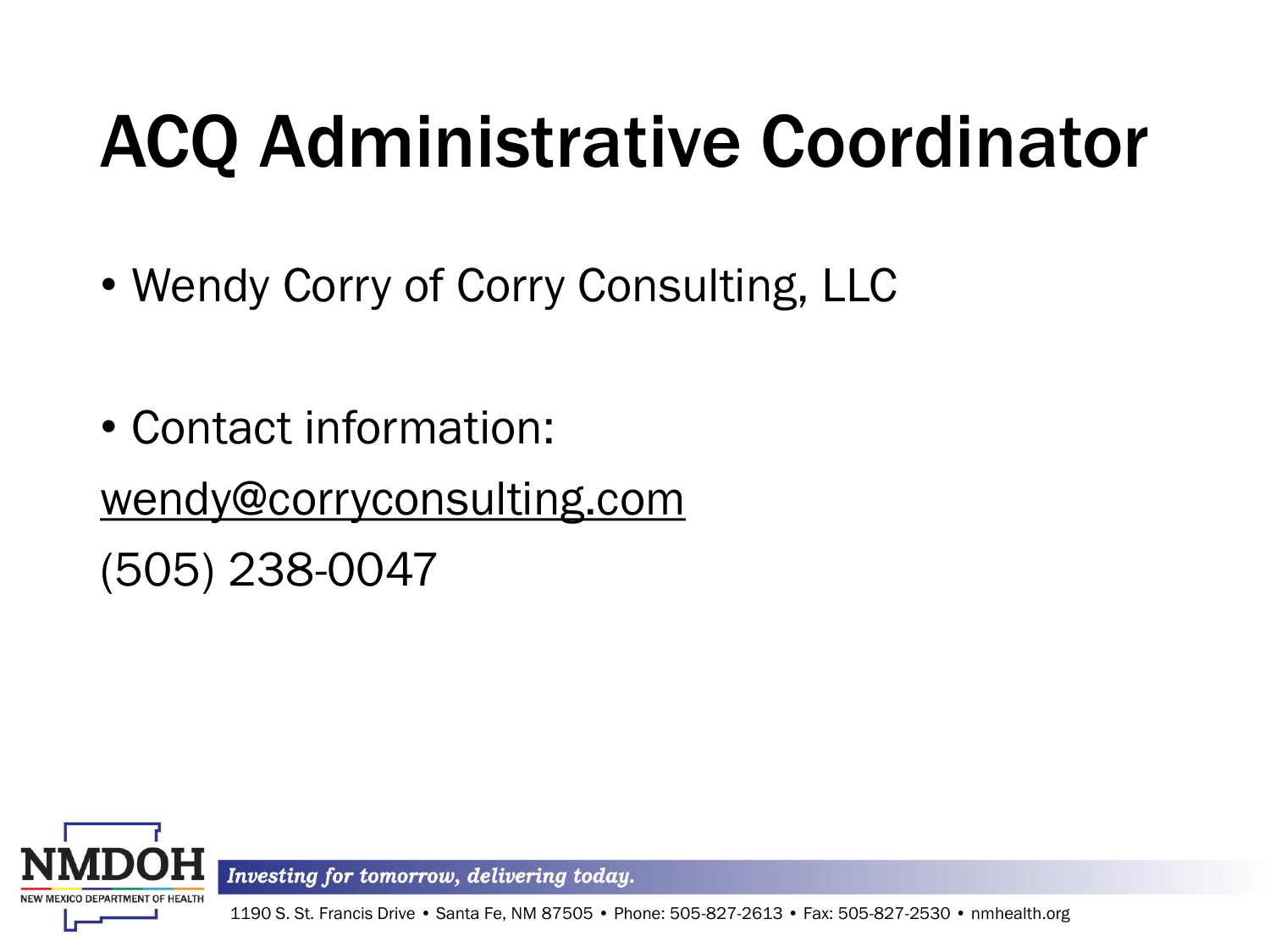## ACQ Website

https://www.nmhealth.org [/about/ddsd/coco/acq/](about:blank)

#### DDSD Website

[https://www.nmhealth.org](about:blank) /about/ddsd

#### **MENU**

**Developmental Disabilities** 



Intake and Eligibility

**Litigation and Fair Hearings** 

**Programs and Services** 

**Provider Enrollment** 

**Regional Offices** 

**Training** 

#### **NEED SOME HELP?**

NEW MEXICO DEPARTMENT OF HEALTH

Investing for tomorrow, delivering today.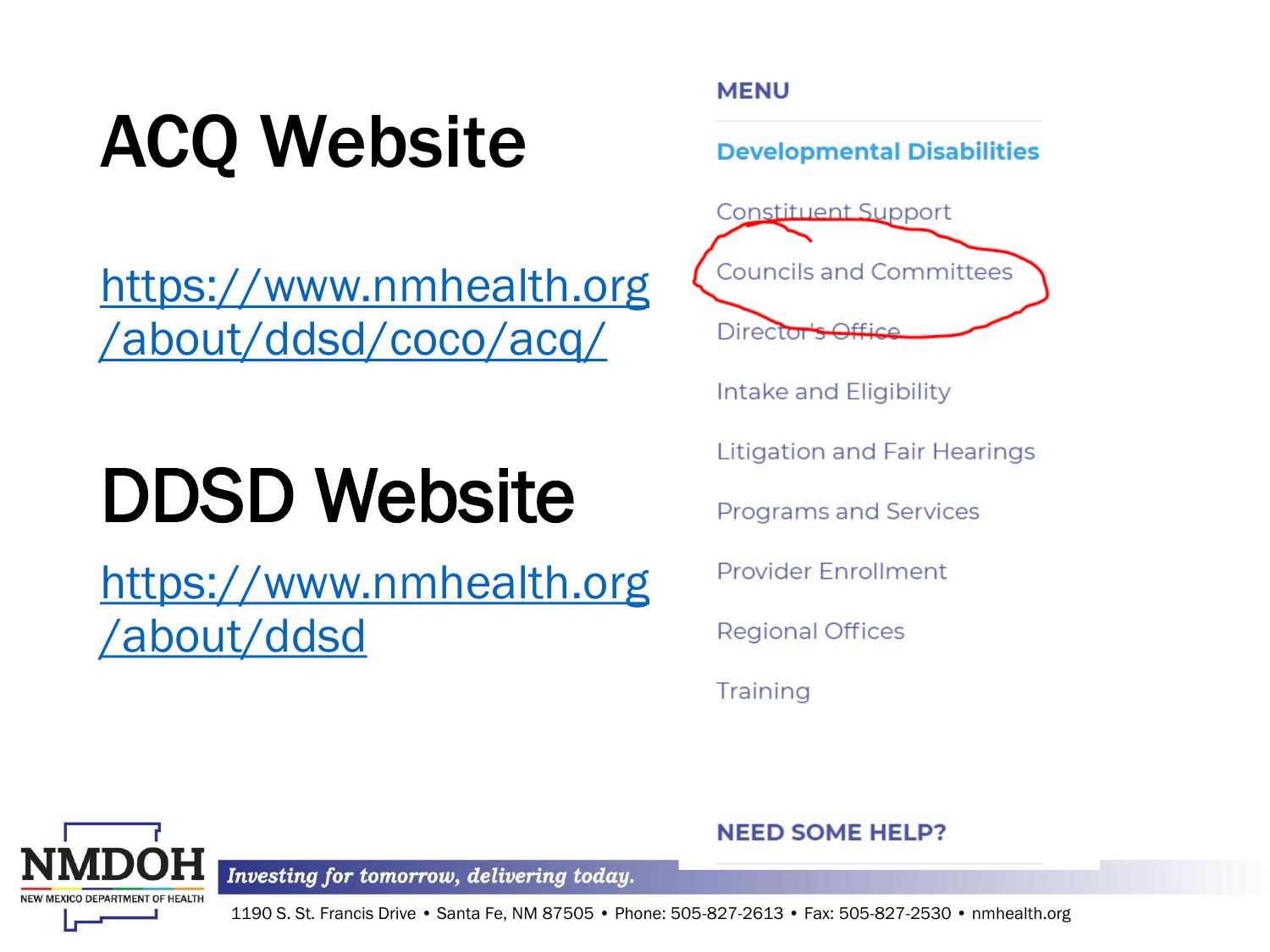

#### Department of Health/Developmental Disabilities Supports Division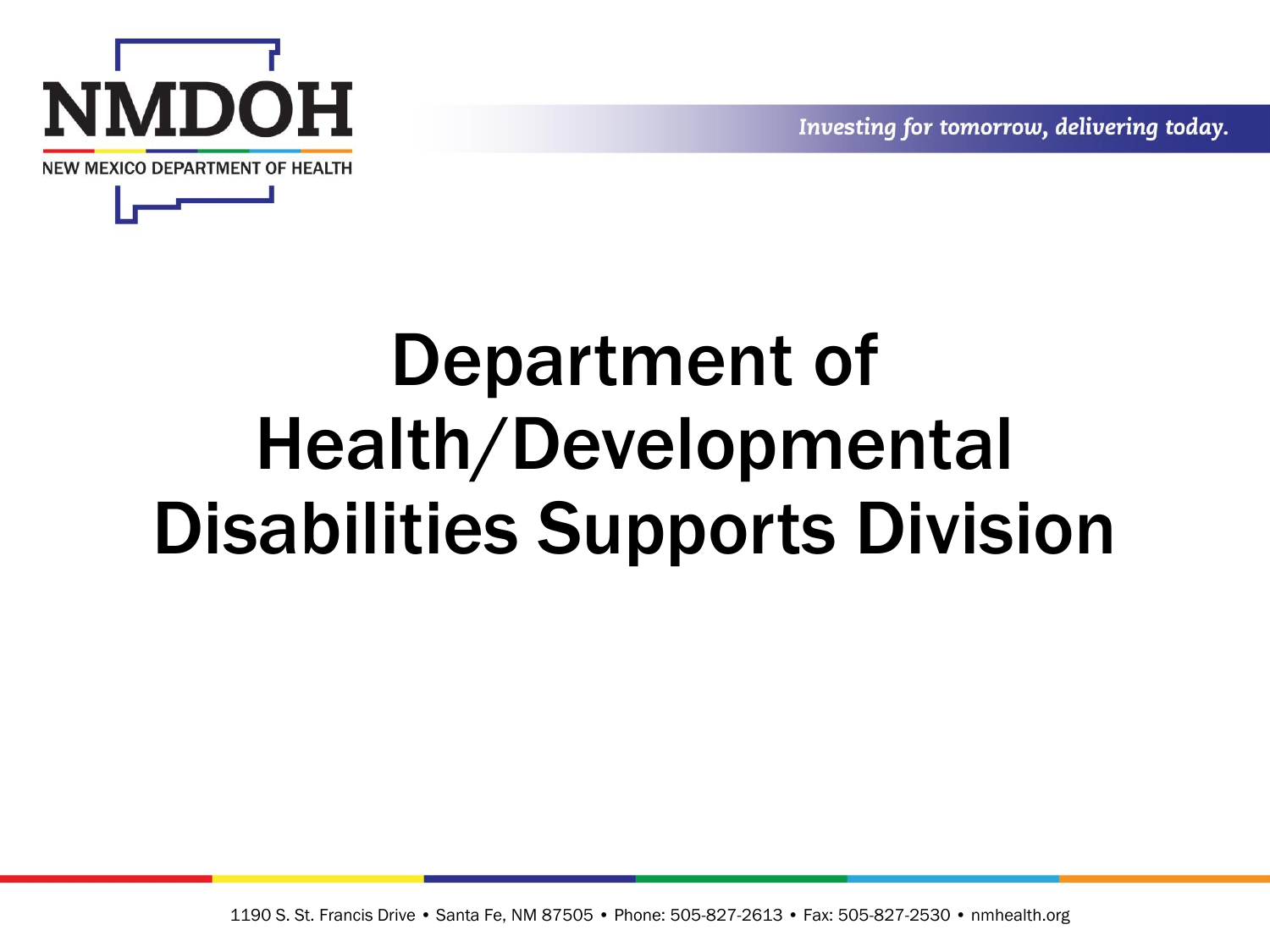#### Mission

Vision - Our vision is for people with intellectual and developmental disabilities to live the lives they prefer in their communities.

Mission - Our mission is to effectively administer a system of personcentered community supports and services that promotes positive outcomes for all stakeholders with a primary focus on assisting individuals with developmental disabilities and their families to exercise their right to make choices, grow and contribute to their community.



Investing for tomorrow, delivering today.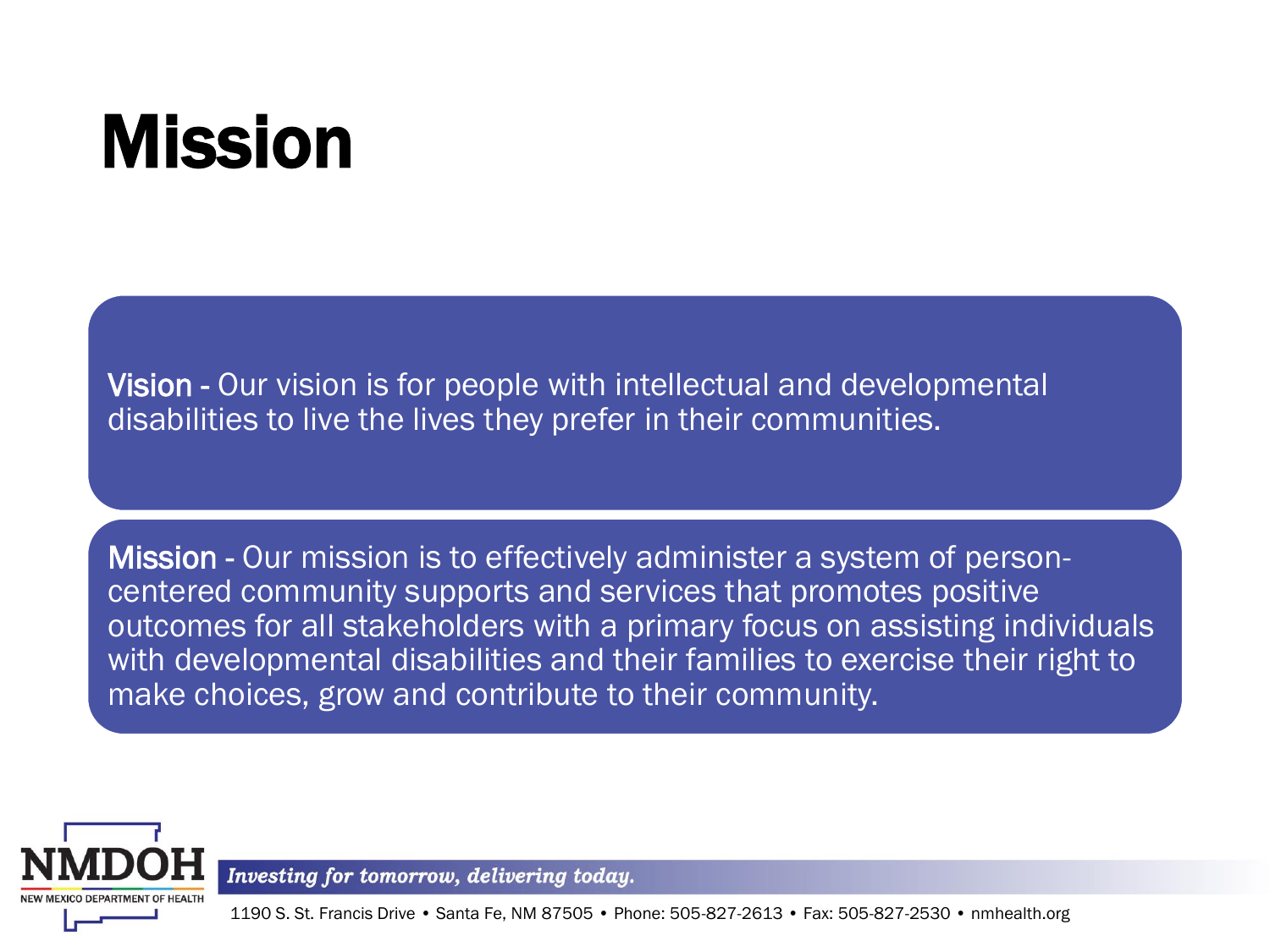

**NEW MEXICO DEPARTMENT OF HEALTH**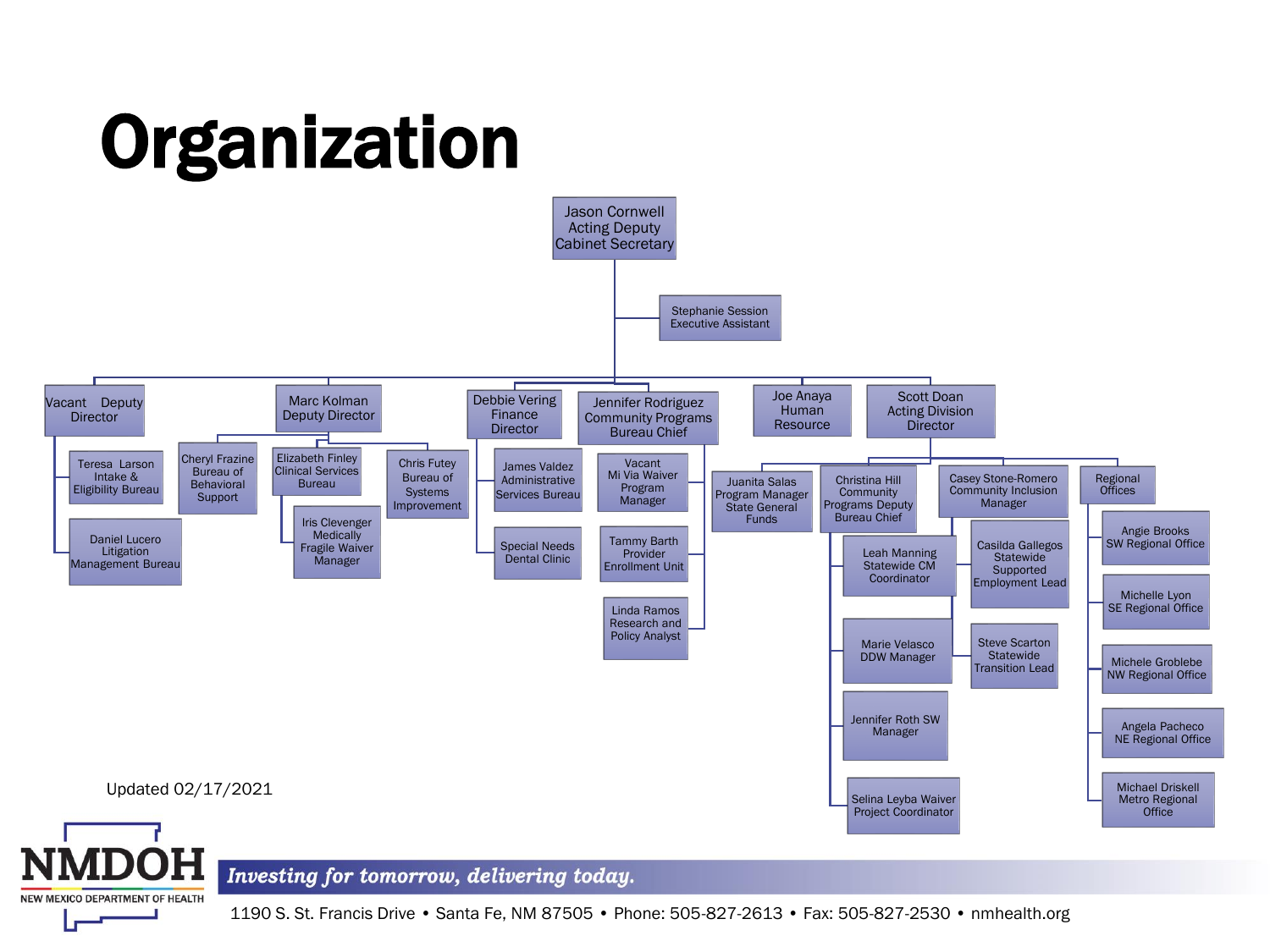

#### Human Services Department/Medical Assistance Division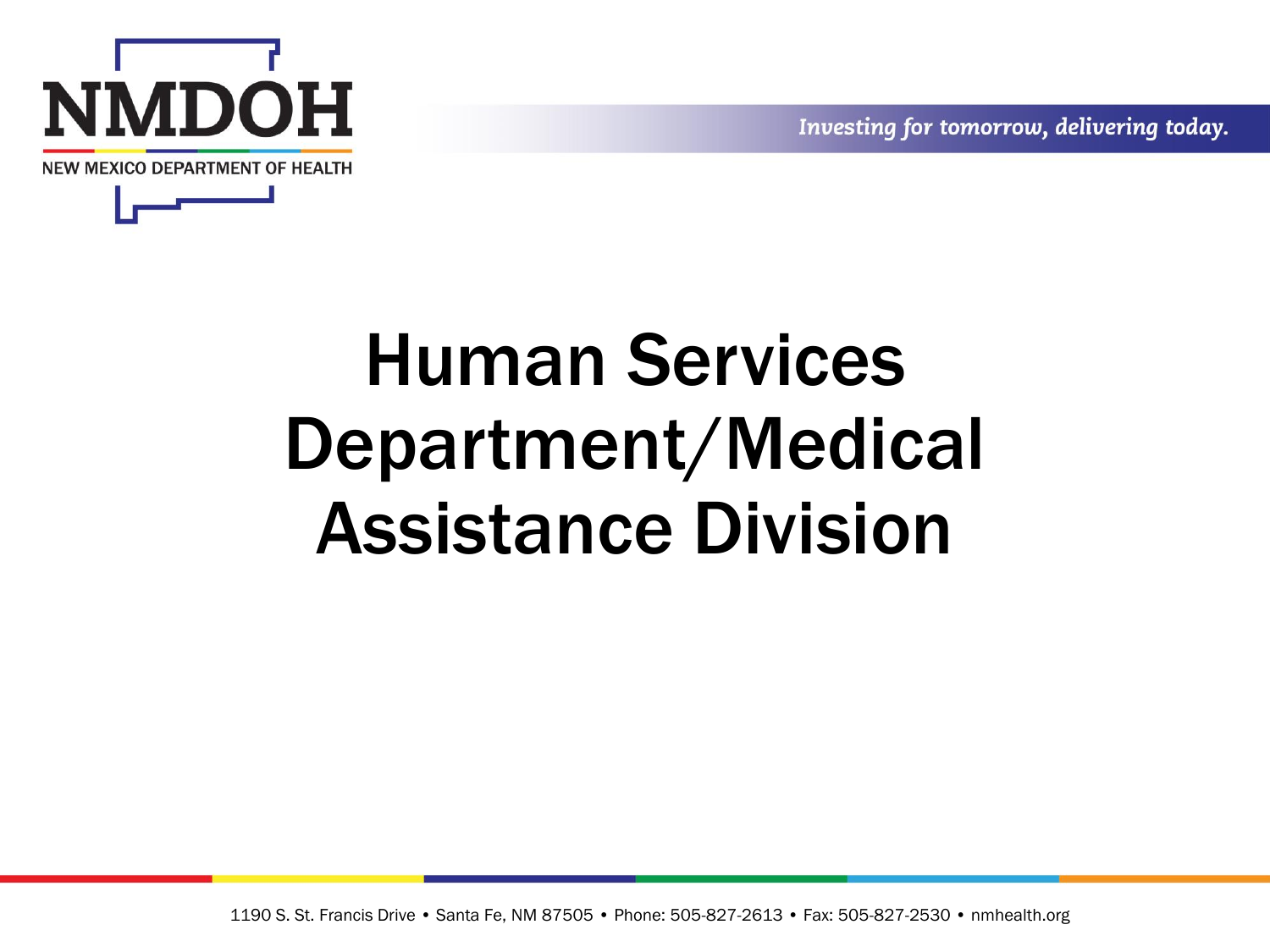#### Mission

• To transform lives. Working with our partners, we design and deliver innovative, high quality health and human services that improve the security and promote independence for New Mexicans in their communities.



Investing for tomorrow, delivering today.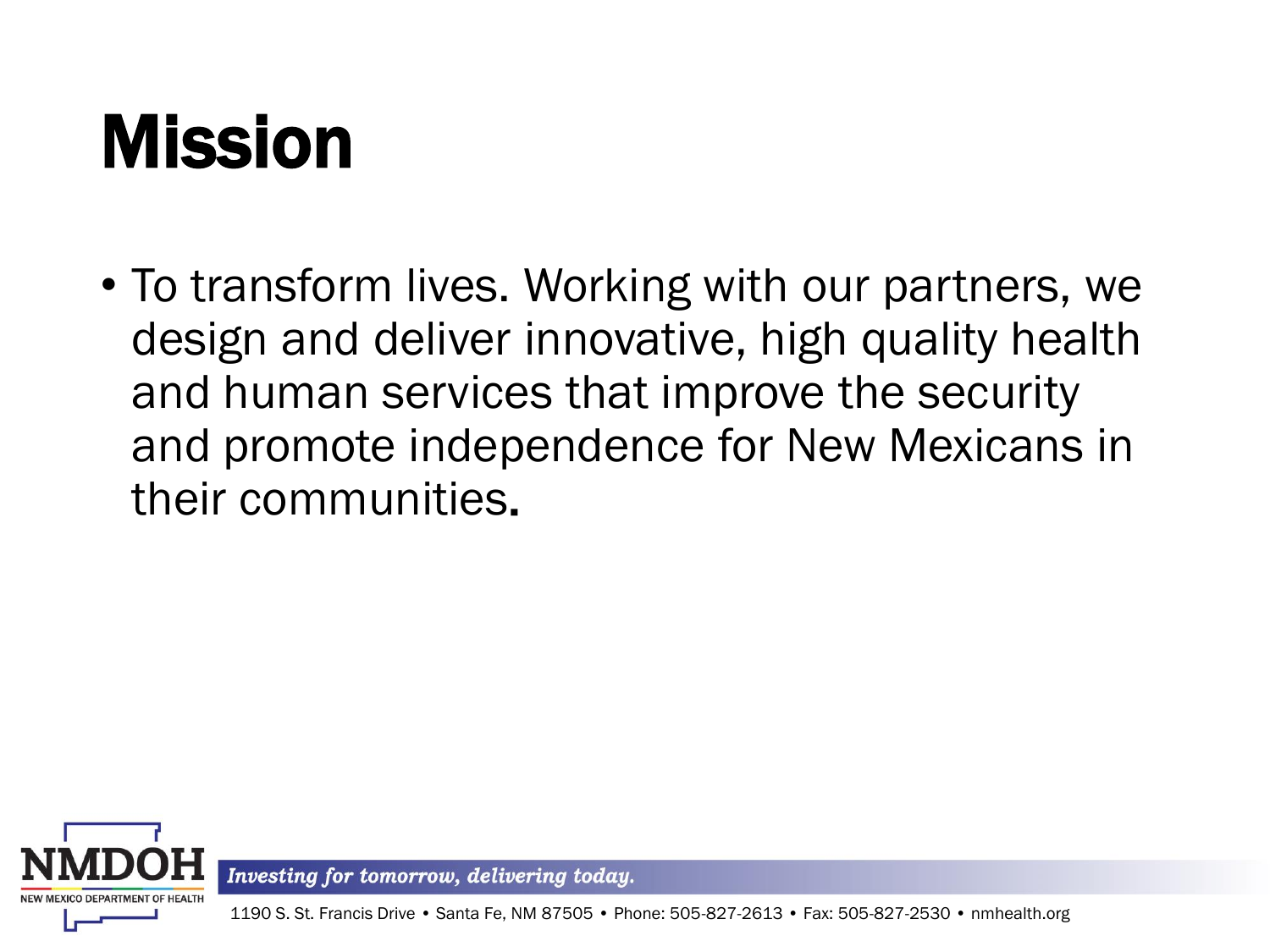# **Organization**

The Human Services Department (HSD) administers a wide variety of services through four Program Divisions: Medical Assistance Division (MAD), Income Support Division (ISD), Child Support Enforcement Division (CSED), and Behavioral Health Services Division (BHSD).

HSD is the Administrative Agency for the 1915(c) Home and Community Based Services (HCBS) waivers including the Developmental Disabilities, Mi Via, Medically Fragile, and Supports waiver programs.

MAD is the division responsible for oversight of the 1915(c) HCBS waivers. Within MAD the Exempt Services and Programs Bureau (ESPB) directly oversees these programs.

ESPB coordinates with multiple bureaus including, but not limited to, Quality Bureau and Long-Term Services and Supports Bureau to ensure coordinated care for people eligible for the waivers.

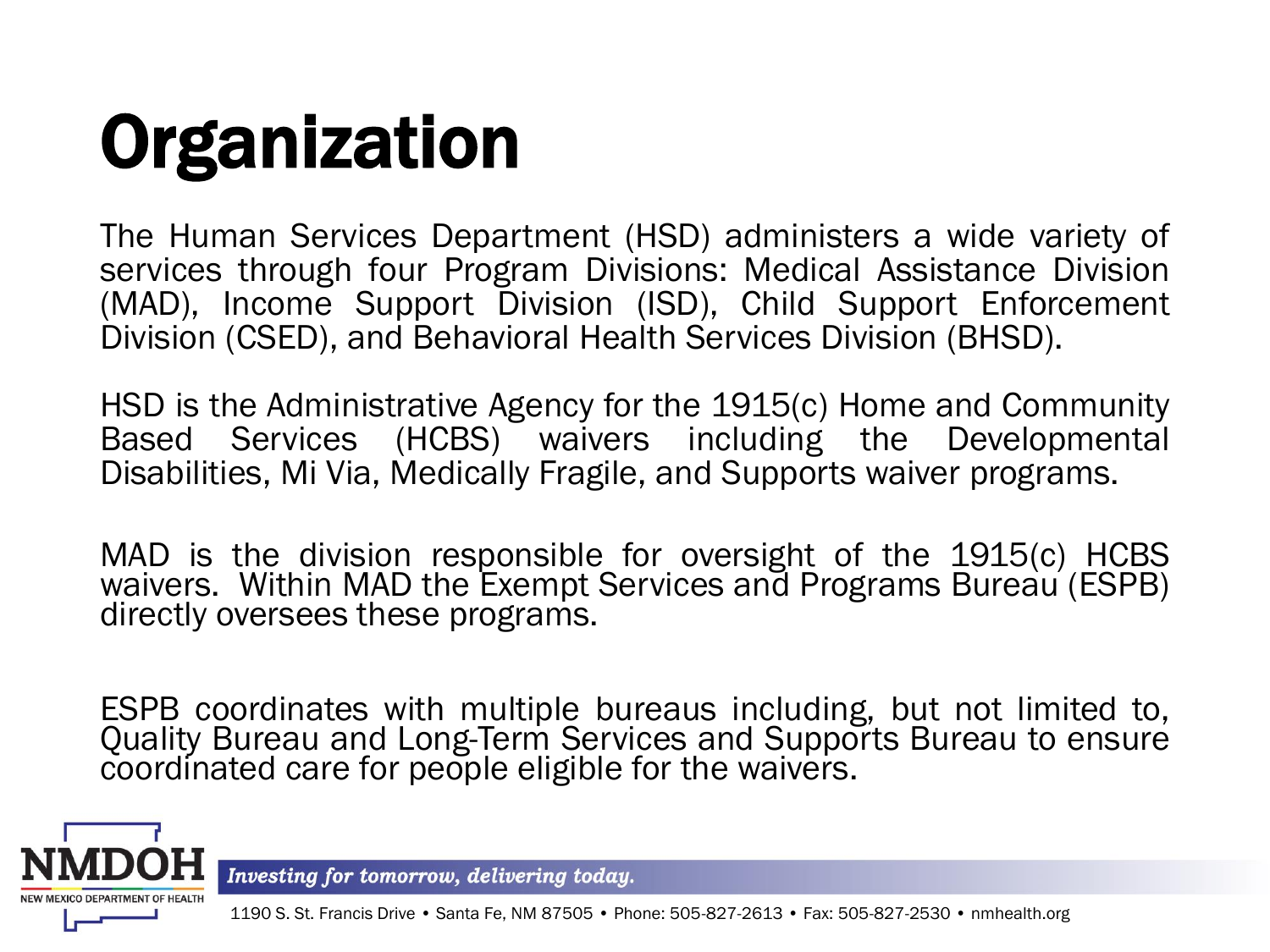#### New Mexico Centennial Care

- Centennial Care is the New Mexico Medicaid managed care program administered through HSD/MAD. Centennial Care services are provided through one of three managed care organizations (MCOs): Blue Cross Blue Shield, Western Sky Community Care, or Presbyterian Health Plan.
- Covered services include physical health (medical, dental, and vision), behavioral health (to help with issues such as stress, depression, anxiety, and addictions), long-term care, and Community Benefit (services like adult day health, respite care and personal care services).

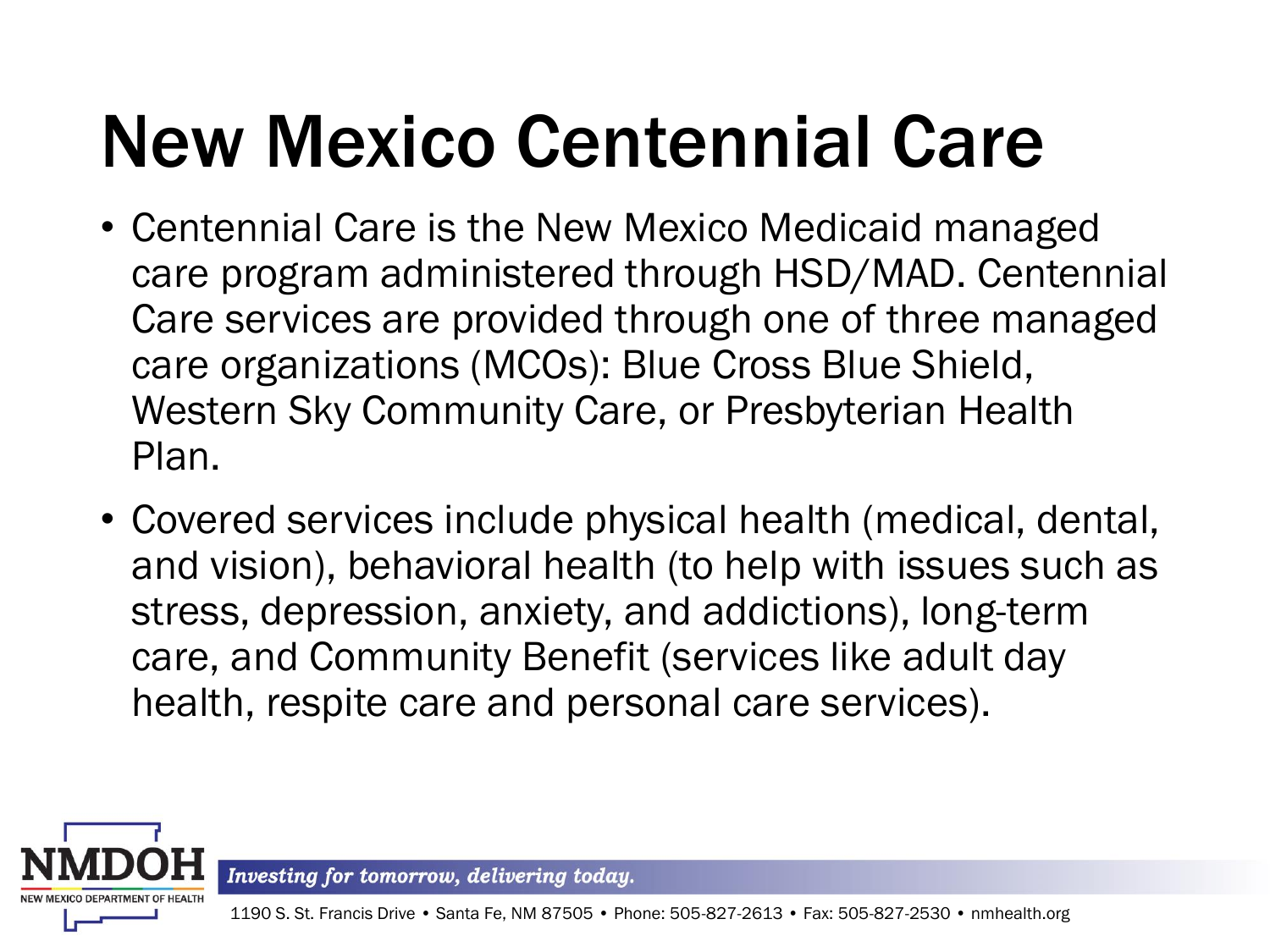- Centennial Care Members receive an initial Health Risk Assessment (HRA) to obtain basic health and demographic information and determine the need for a Comprehensive Needs Assessment (CNA).
- Members may be assigned to a care coordinator or request one, should they need additional assistance.
- A care coordinator is someone who looks at a Member's physical and/or behavioral health needs and works directly with the Member and their family to get the services the Member needs. These services may include housing, transportation, employment, financial assistance and connecting with community resources.
- Community Benefit is an option for Members who meet a nursing facility level of care, meaning they need assistance with activities such as dressing, bathing, brushing teeth, toileting, etc. Services like adult day health, personal care services, and respite care are included in this option.
- Community Benefit is available for people on the DD Wait List, whereby the Member works with their MCO to access home and community-based services while waiting for the DD Waiver or Mi Via.

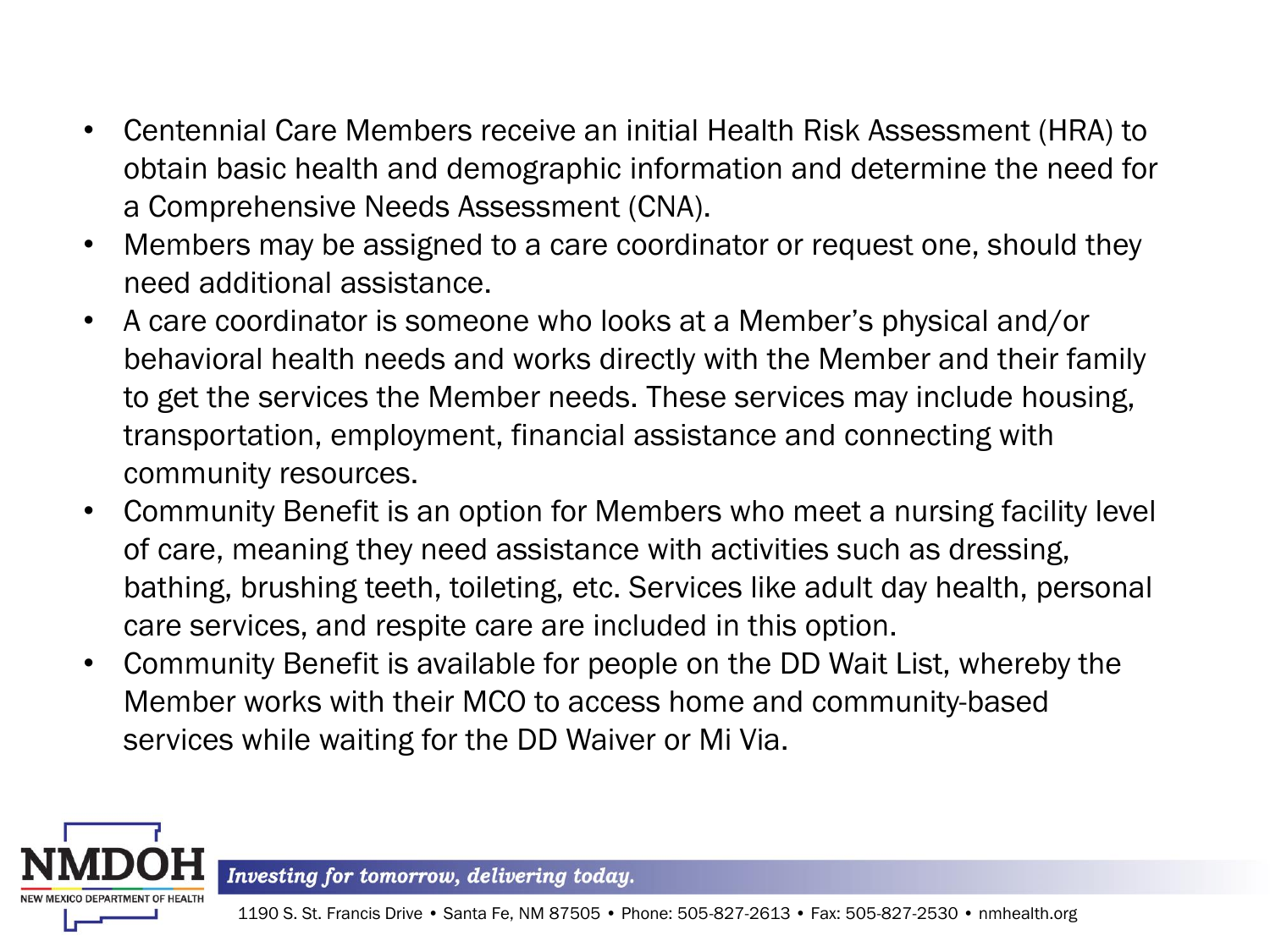

#### Programs for Individuals with Intellectual and Developmental **Disabilities**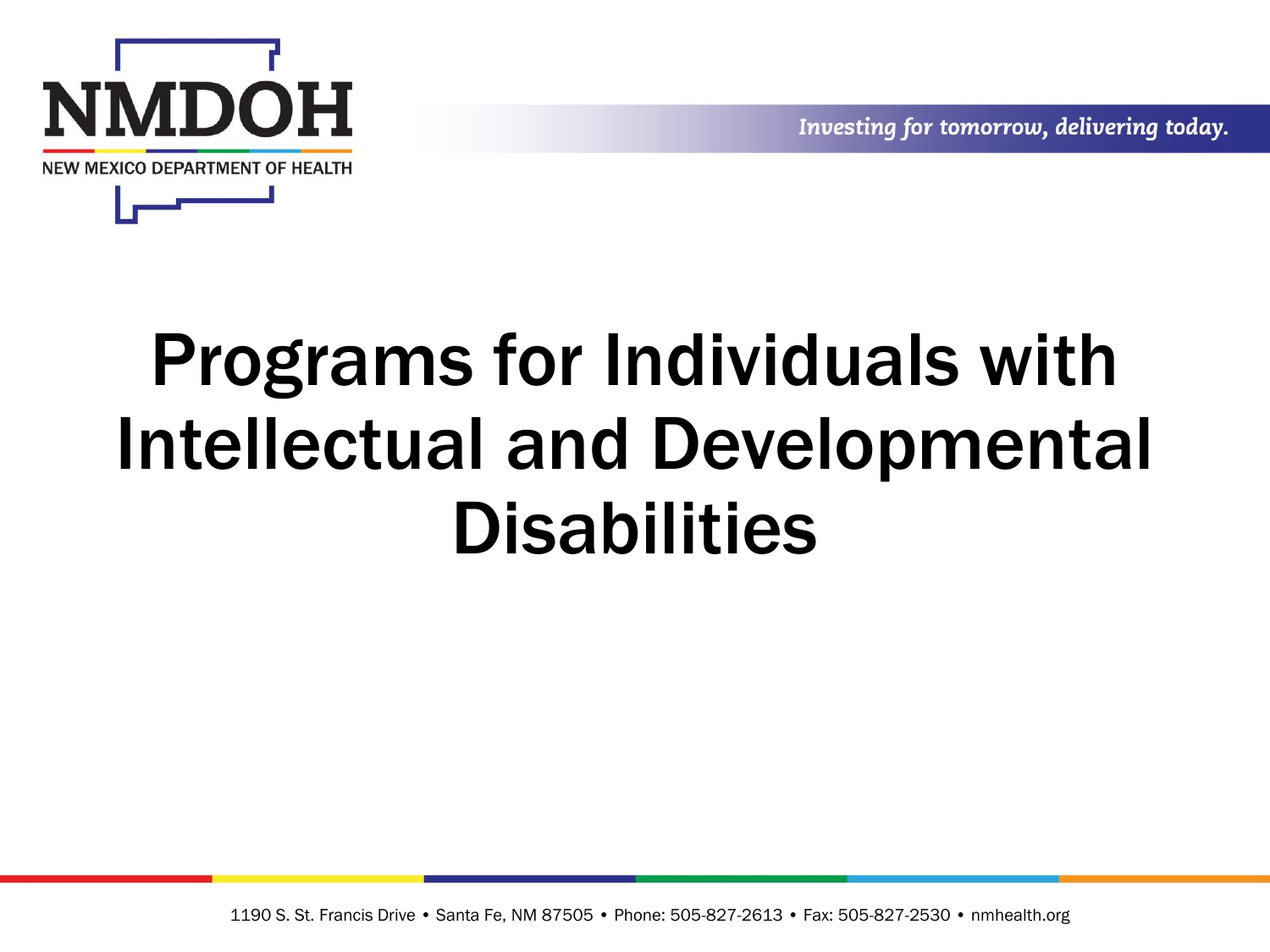## DD Waiver Wait List

- When a person is found to match the definition of Intellectual/Developmental Disability (IDD), their name is placed on the DD Waiver Wait List until funding becomes available for allocations.
- As money becomes available, persons on the Wait List are offered an opportunity to receive services through the DD Waiver. This is called an allocation.
- The Developmental Disabilities Supports Division (DDSD) makes allocations based upon the person's registration date.



Investing for tomorrow, delivering today.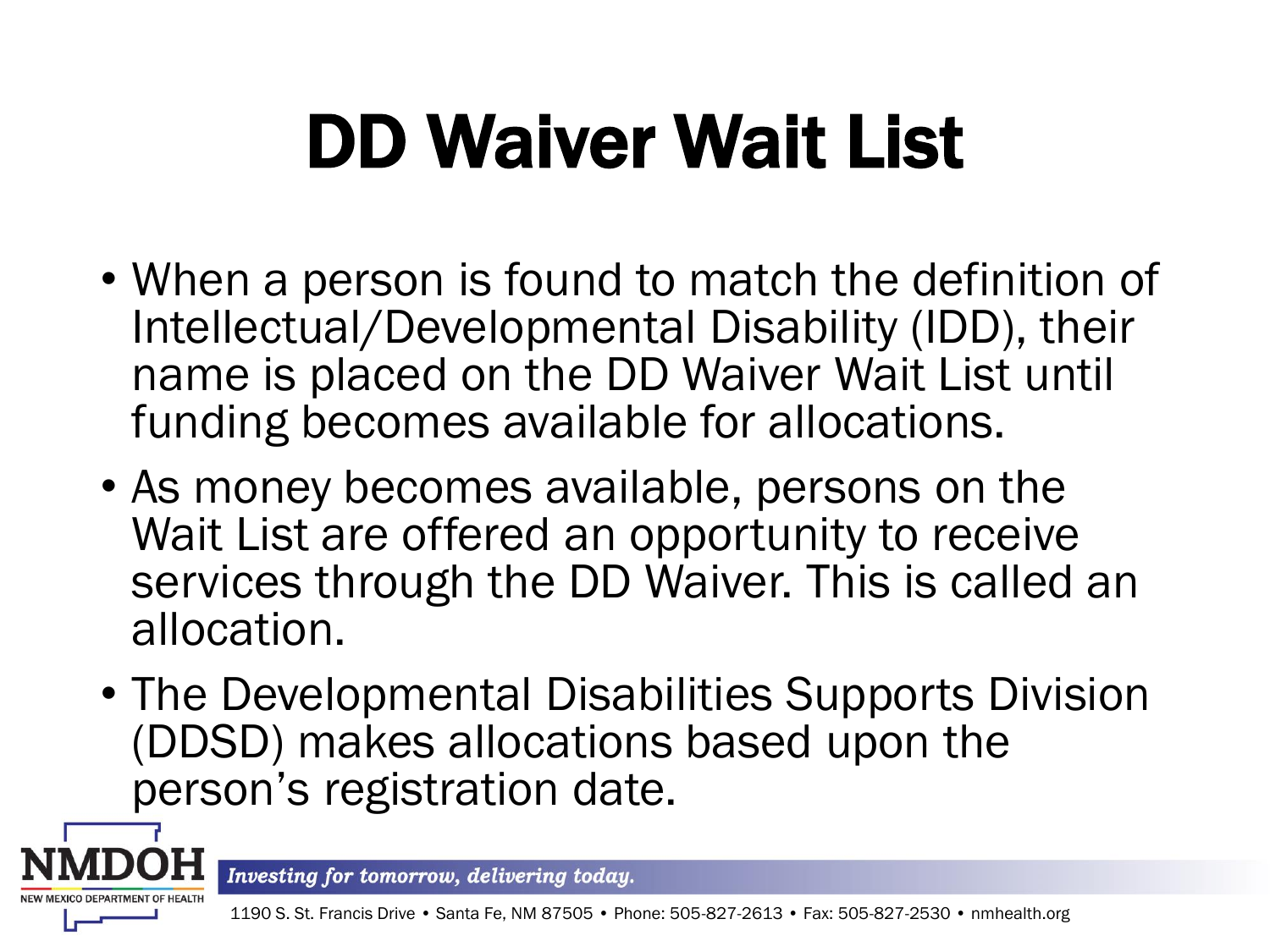#### Developmental Disabilities Waiver

• This waiver program provides services and supports to help people with intellectual and/or developmental disabilities live in their homes and communities. Services may include:

| <b>Case Management</b>                   | <b>Physical Therapy</b>                       |
|------------------------------------------|-----------------------------------------------|
| <b>Family Living</b>                     | <b>Occupational Therapy</b>                   |
| <b>Living Supports</b>                   | Speech Language Pathology                     |
| <b>Intensive Medical Living Supports</b> | <b>Behavioral Support Consultation</b>        |
| <b>Customized In Home Supports</b>       | <b>Preliminary Risk Screening</b>             |
| <b>Customized Community Supports</b>     | <b>Adult Nursing</b>                          |
| <b>Community Integrated Employment</b>   | <b>Nutritional Counseling</b>                 |
| <b>Assistive Technology</b>              | Socialization and Sexuality Education         |
| <b>Personal Support Technology</b>       | Respite                                       |
| <b>Environmental Modifications</b>       | <b>Non-Medical Transportation</b>             |
|                                          | <b>Independent Living Transition Services</b> |

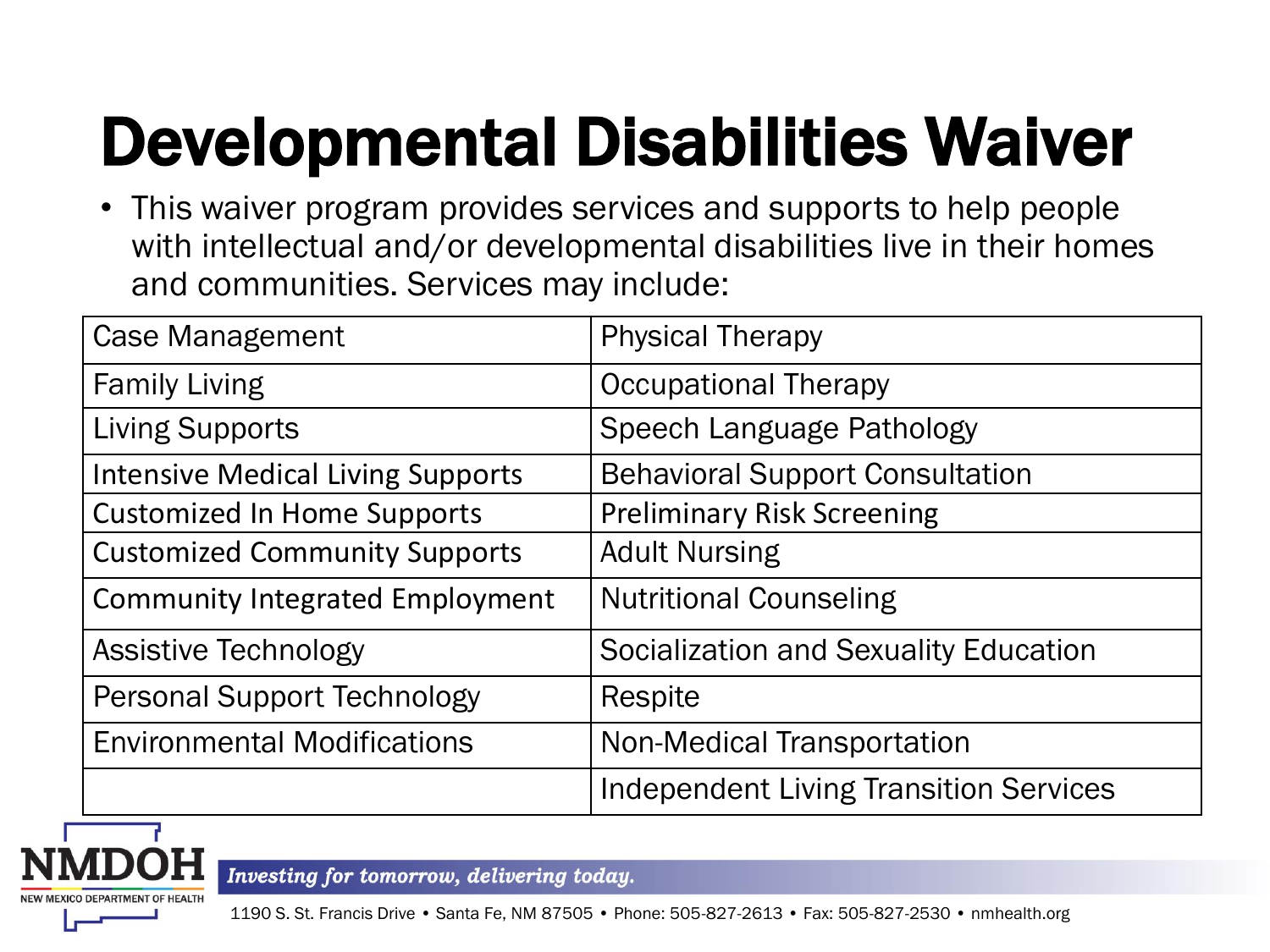# Medically Fragile Waiver

- This waiver program provides services to individuals who have been determined to have both a medically fragile condition and a developmental disability (DD).
- The MFW provides support to families by providing assistance to individuals in their homes.
- Services may include:

| Case Management             | Speech Language Pathology                          |
|-----------------------------|----------------------------------------------------|
| <b>Private Duty Nursing</b> | <b>Nutritional Counseling</b>                      |
| Home Health Aide            | <b>Behavior Support Consultation</b>               |
| <b>Physical Therapy</b>     | Respite                                            |
| <b>Occupational Therapy</b> | Specialized Medical Equipment &<br><b>Supplies</b> |
|                             | <b>Environmental Modifications</b>                 |



Investing for tomorrow, delivering today.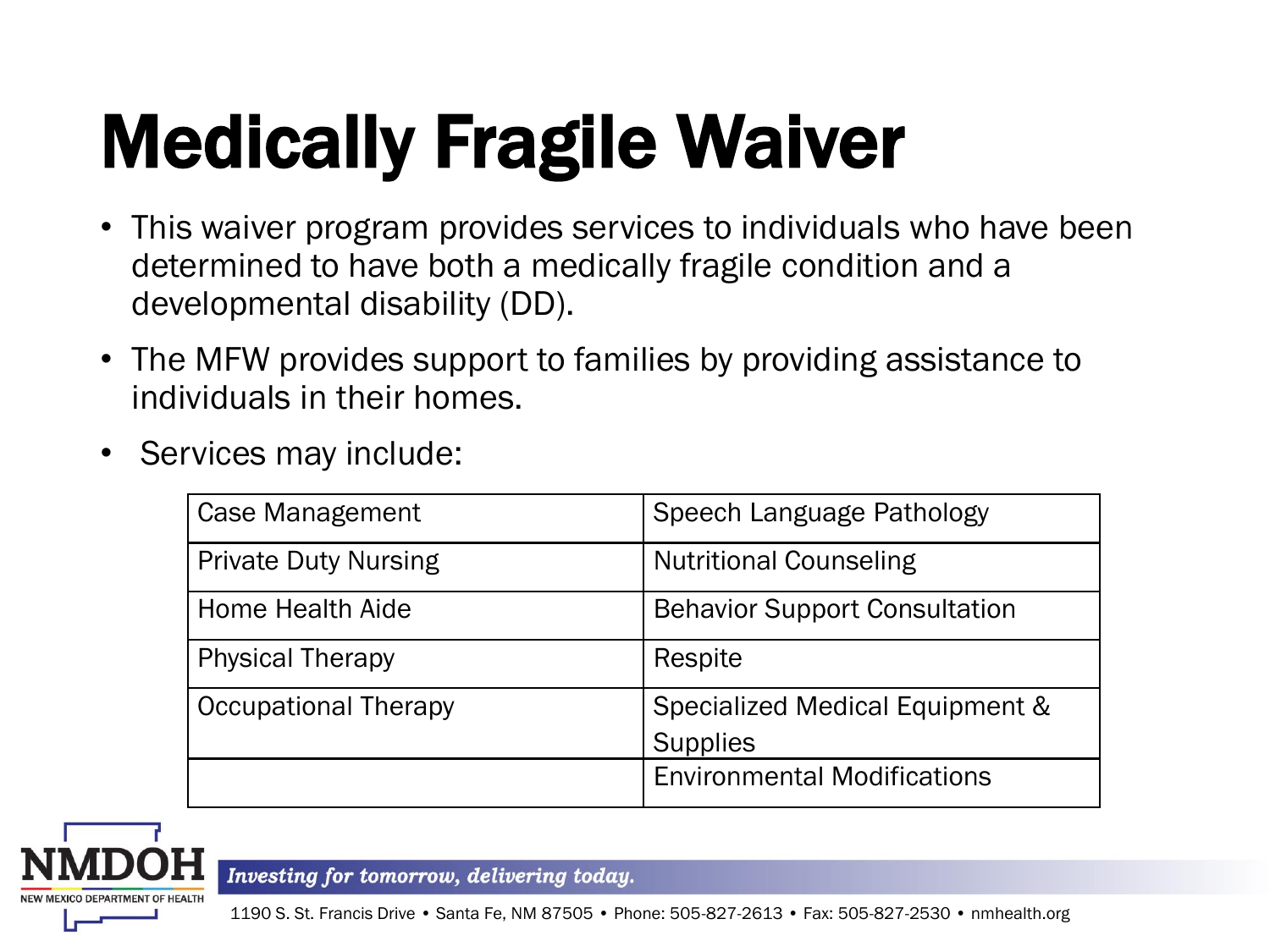#### Mi Via Waiver

- This waiver program that helps people with intellectual and/or developmental disabilities self-direct their own waiver services. It allows greater flexibility to use non-traditional supports to meet needs that are directly related to their disability.
- Someone receiving Mi Via services is known as a Participant.
- With assistance from a Consultant, Participants develop a Mi Via -Service and Support Plan (SSP) and budget to meet their clinical, medical, functional or habilitative need.

| <b>Consultant Services</b>                 | <b>Physical Therapy</b>                |
|--------------------------------------------|----------------------------------------|
| <b>Personal Plan Facilitation</b>          | <b>Occupational Therapy</b>            |
| Homemaker Direct Support                   | Speech Language Pathology              |
| Home Health Aide                           | <b>Behavioral Support Consultation</b> |
| In-Home Living Supports                    | <b>Private Duty Nursing</b>            |
| <b>Community Direct Support</b>            | <b>Nutritional Counseling</b>          |
| <b>Employment Supports</b>                 | <b>Specialized Therapies</b>           |
| <b>Customized Community Group Supports</b> | Respite                                |
| <b>Emergency Response Services</b>         | <b>Non-Medical Transportation</b>      |
| Individual Directed Goods and Services     | <b>Environmental Modifications</b>     |

• Mi Via Services Include:

Investing for tomorrow, delivering today.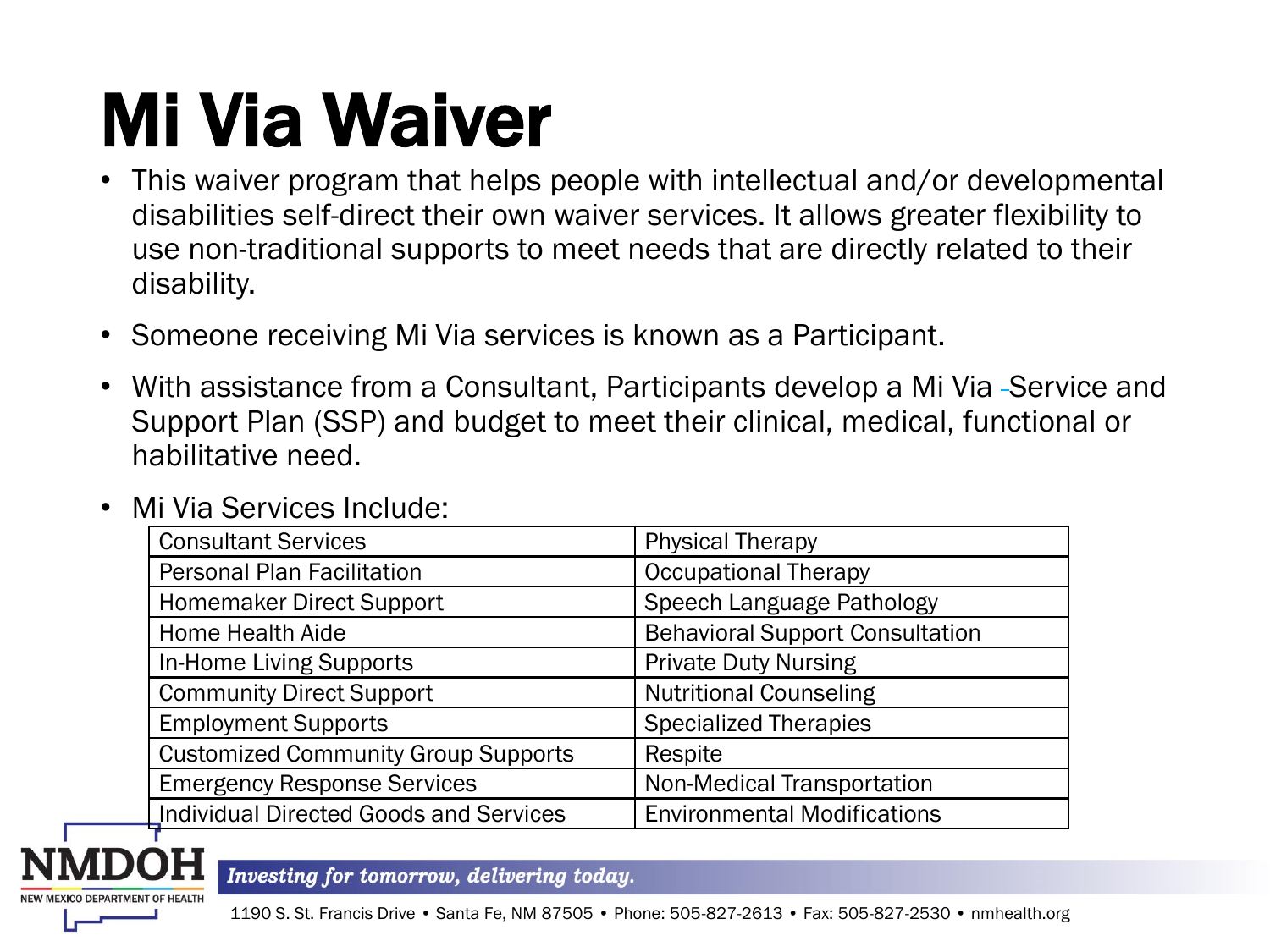## Supports Waiver

- This waiver that is an option for individuals who are on the Developmental Disabilities (DD) Waiver Wait List.
- Supports Waiver services are intended to complement unpaid supports that are provided to individuals by family and others. Individuals keep their place on the Wait List, whether they choose to accept the Supports Waiver offer or not.
- \$10,000 Annual Budget
- Supports Waiver Services include:

| <b>Assistive Technology</b>            | <b>Environmental Modifications</b> |
|----------------------------------------|------------------------------------|
| <b>Behavior Support Consultation</b>   | Homemaker/Personal Care            |
| <b>Customized Community Supports -</b> | Non-Medical Transportation         |
| Group                                  |                                    |
| <b>Customized Community Supports -</b> | Respite                            |
| Individual                             |                                    |
| <b>Employment Supports</b>             | <b>Vehicle Modifications</b>       |

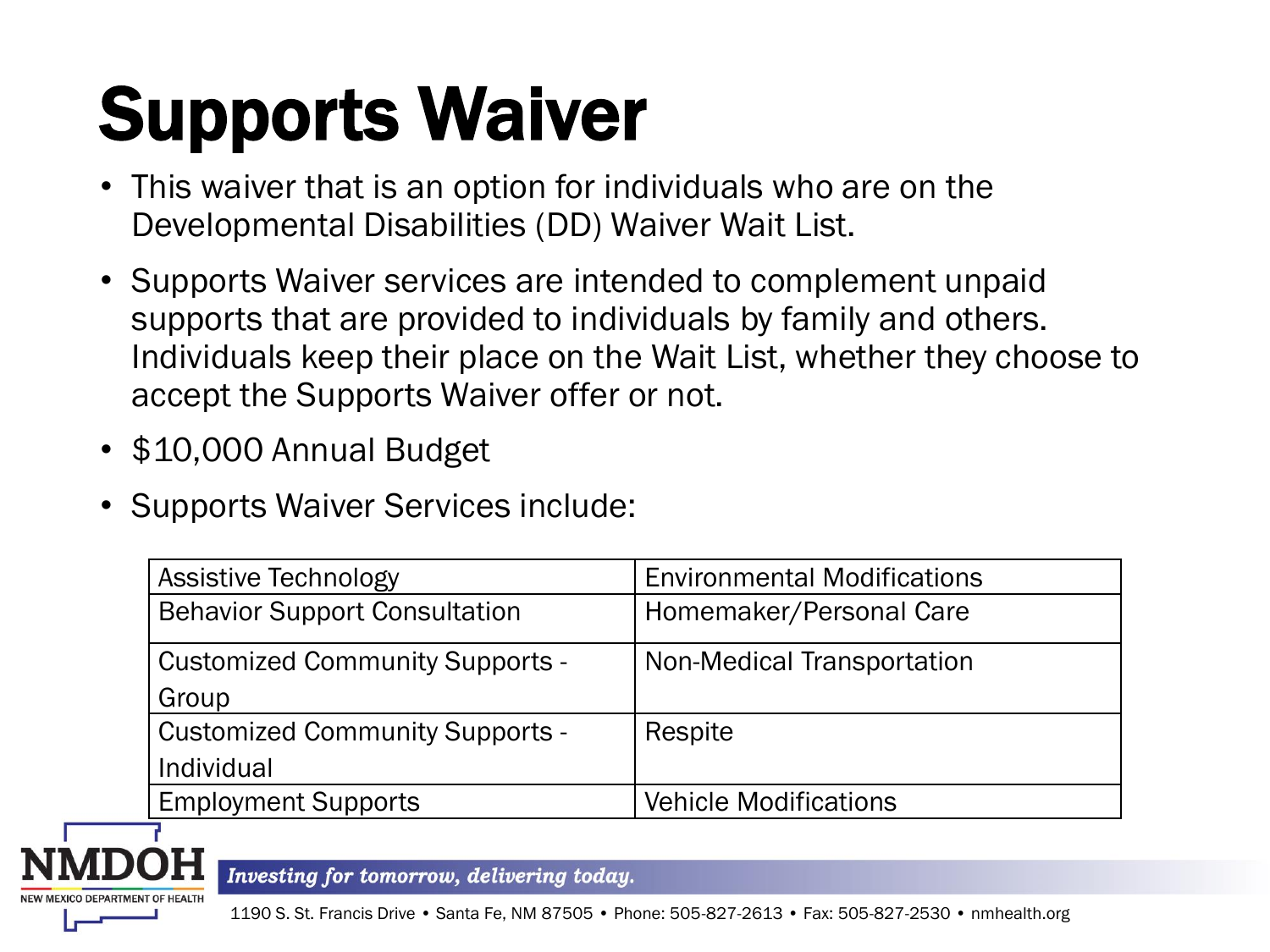## State General Fund Services

- State General Funds pay for services for children and adults who have been determined eligible for the Developmental Disabilities (DD) or Medically Fragile waivers but are not currently receiving waiver services or personal care services through Medicaid.
- Services includes Independent Living, respite services, adult day habilitation services which includes hours to learn employment or pre-vocational skills, as well as community access and behavioral support consultation that consists of an evaluation and short-term consultation.

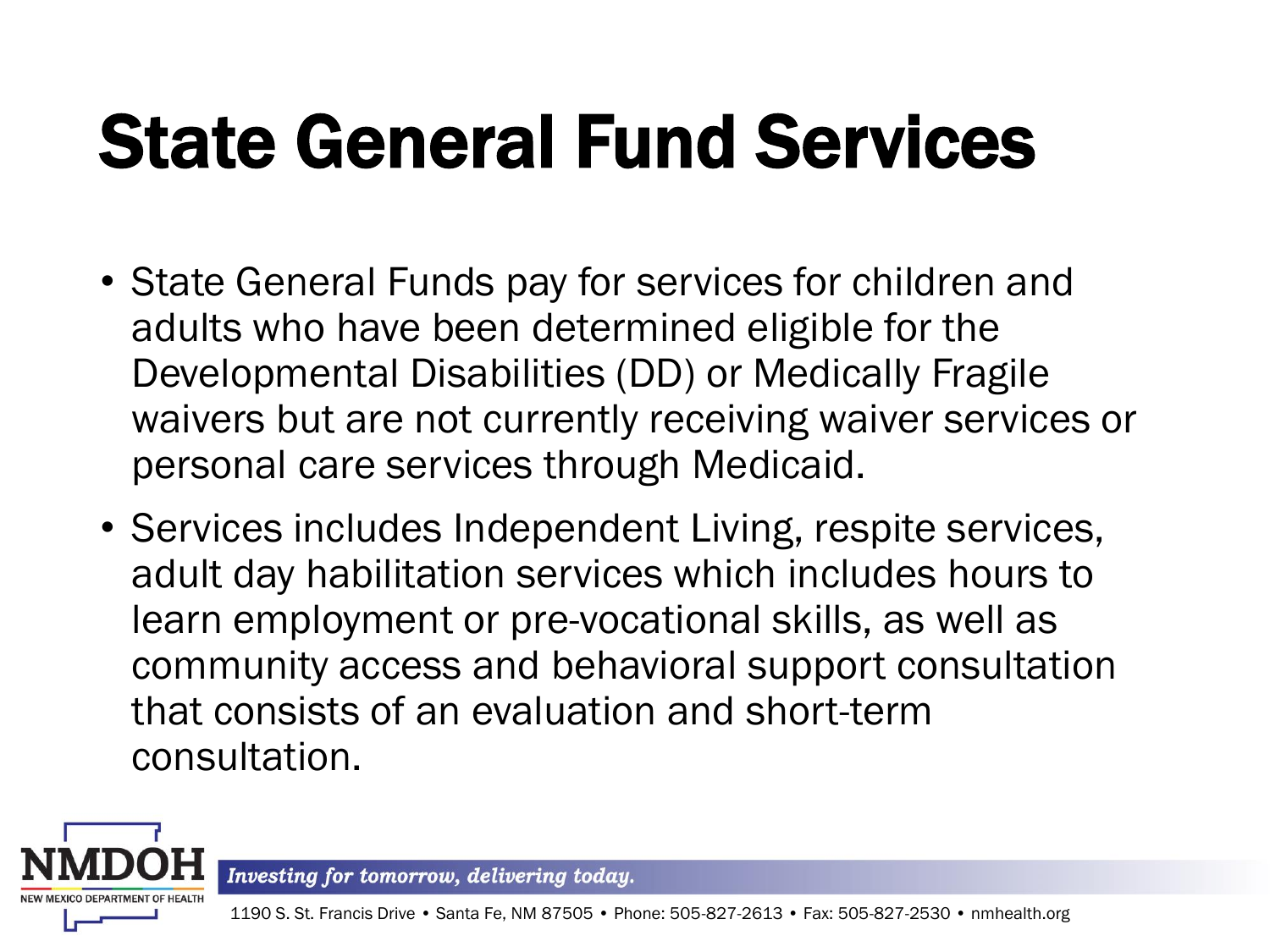#### ACQ Executive Committee **Contacts**

- Daniel Ekman- daniel.ekman@state.nm.us
- Lisa Blue- tblue11@comcast.net
- Tracy Perry- tracy@directtherapyservices.com
- Virginia Lynch- famliv@ziatherapy.org
- Marc Kolman- Marc.Kolman@state.nm.us
- Admin. Wendy Corry- wendy@corryconsulting.com



Investing for tomorrow, delivering today.